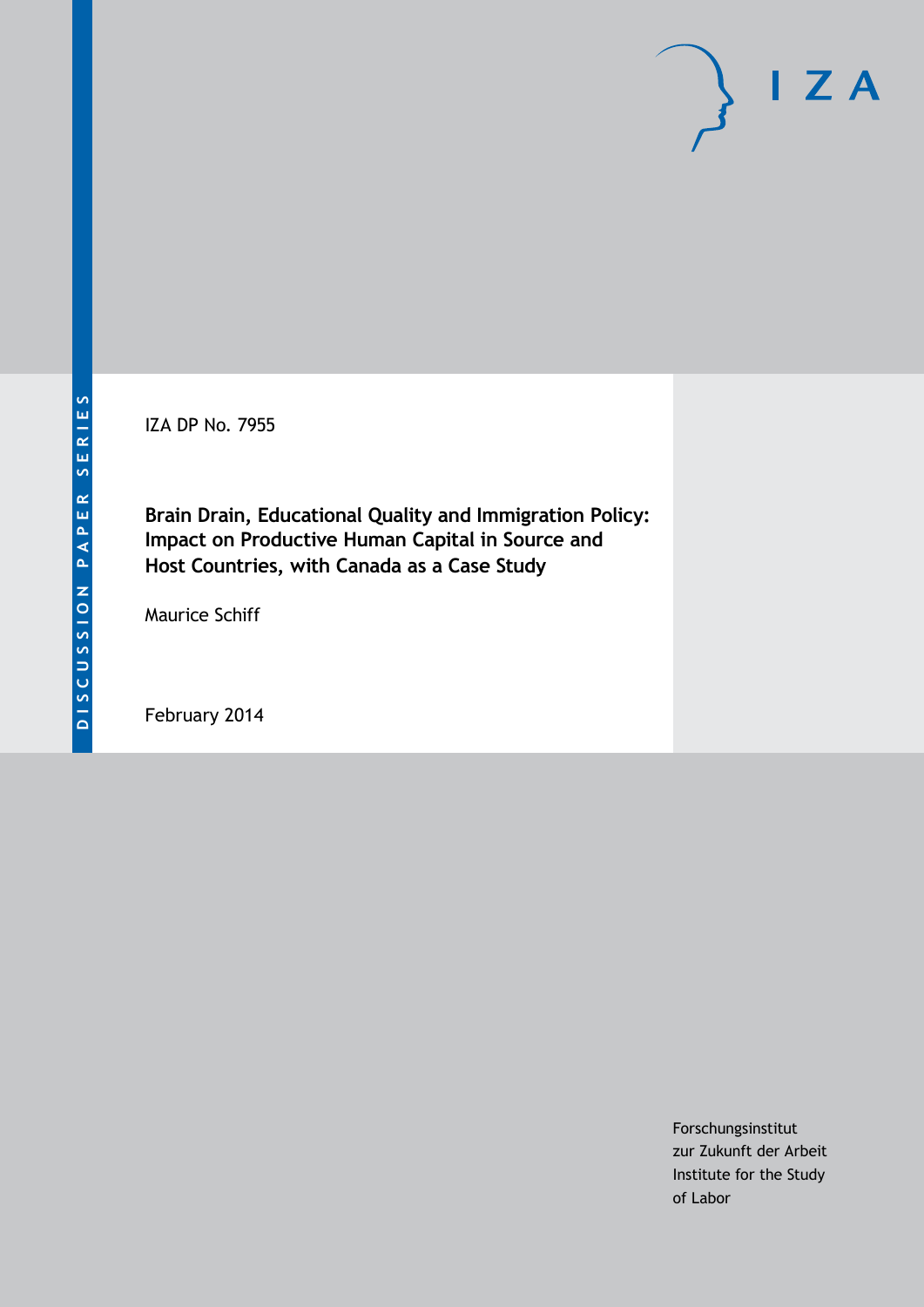# **Brain Drain, Educational Quality and Immigration Policy: Impact on Productive Human Capital in Source and Host Countries, with Canada as a Case Study**

**Maurice Schiff** *World Bank and IZA*

Discussion Paper No. 7955 February 2014

IZA

P.O. Box 7240 53072 Bonn Germany

Phone: +49-228-3894-0 Fax: +49-228-3894-180 E-mail: [iza@iza.org](mailto:iza@iza.org)

Any opinions expressed here are those of the author(s) and not those of IZA. Research published in this series may include views on policy, but the institute itself takes no institutional policy positions. The IZA research network is committed to the IZA Guiding Principles of Research Integrity.

The Institute for the Study of Labor (IZA) in Bonn is a local and virtual international research center and a place of communication between science, politics and business. IZA is an independent nonprofit organization supported by Deutsche Post Foundation. The center is associated with the University of Bonn and offers a stimulating research environment through its international network, workshops and conferences, data service, project support, research visits and doctoral program. IZA engages in (i) original and internationally competitive research in all fields of labor economics, (ii) development of policy concepts, and (iii) dissemination of research results and concepts to the interested public.

IZA Discussion Papers often represent preliminary work and are circulated to encourage discussion. Citation of such a paper should account for its provisional character. A revised version may be available directly from the author.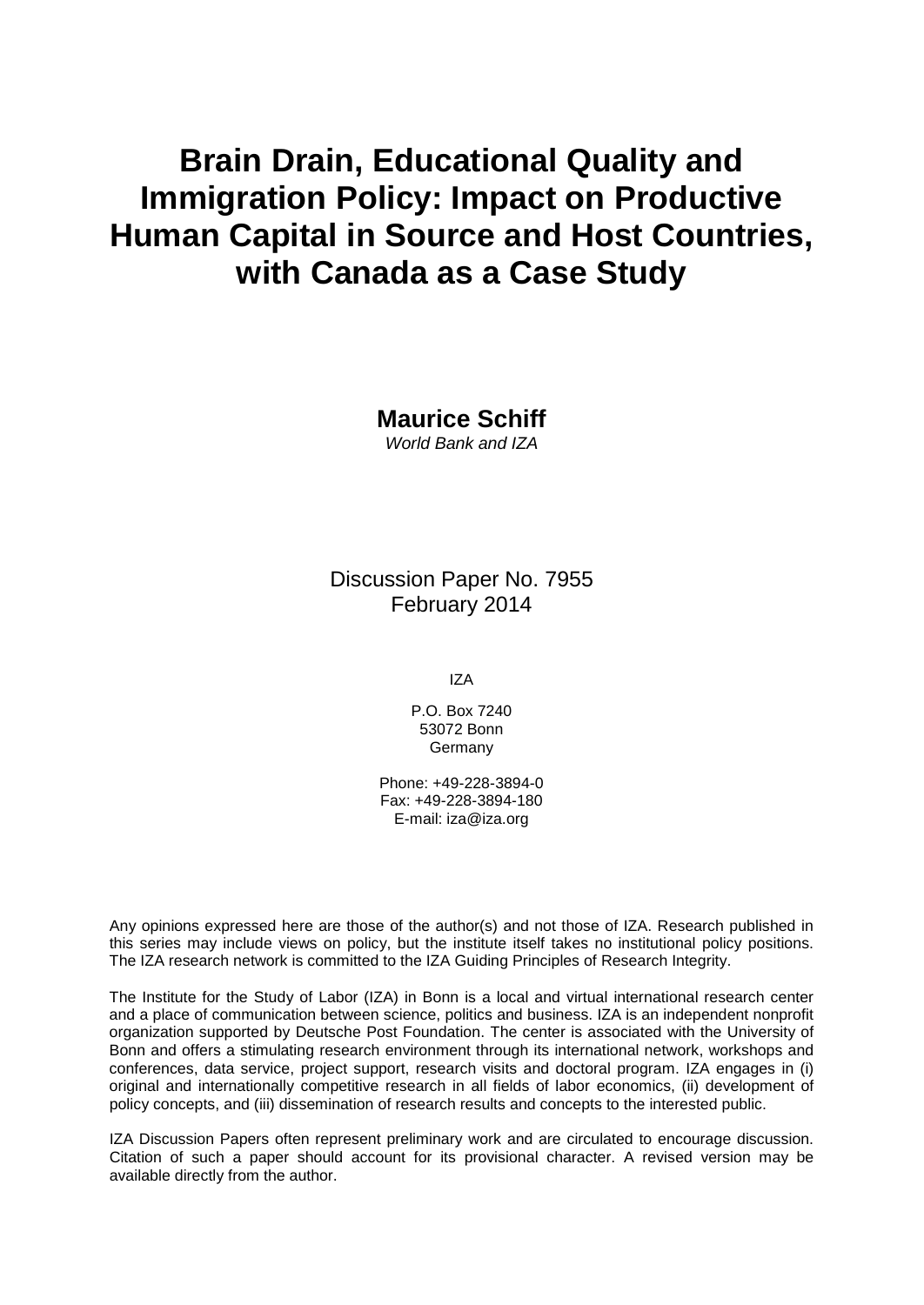IZA Discussion Paper No. 7955 February 2014

# **ABSTRACT**

# **Brain Drain, Educational Quality and Immigration Policy: Impact on Productive Human Capital in Source and Host Countries, with Canada as a Case Study[\\*](#page-2-0)**

With the 1967 reform, Canada's immigration policy changed from a country-preference system to a points system. The latter provides points according to applicants' education level but abstracts from the quality of their education. This paper considers the points system, the country-preference system, as well as a system that includes both educational quantity and quality and is termed the " $q^2$  points system." It focuses on the policies' impact on immigrants' average productive human capital – the product of educational quality and quantity – or skill level,  $S_x$  (for policy x). It shows, among others, that i)  $S_x$  is greater under the  $q^2$  system than under the points system  $(S_a > S_b)$ ; ii) a switch from a points system to a  $a^2$  system results in a human capital gain or net brain gain for Country 1 (the high-education quality country) and a loss or net brain drain for Country 2; iii)  $S_x$  is greater under the country-preference system than under the points system  $(S_p > S_h)$ ; iv) whether  $S_x$  is greater under the  $q^2$  or the countrypreference system is ambiguous, with  $S_q > (*S*<sub>p</sub>$  if the quality of education in Country 1 relative to Country 2 is higher (lower) than the degree of preference for migrants from Country 1 relative to Country 2; and v) an increase in education quality in the high- (low-) quality source country has a positive (ambiguous) impact on  $S<sub>x</sub>$  under all three policies and the impact is larger under the  $q^2$  than under the points system.

JEL Classification: F22, I20

Keywords: points system, country-preference system, education quantity-quality system, Canadian immigration policy, human capital impact

Corresponding author:

Maurice Schiff World Bank 1818 H Street NW Washington, DC 20433 USA E-mail: [schiffmaurice@yahoo.com](mailto:schiffmaurice@yahoo.com)

<span id="page-2-0"></span>I would like to thank an anonymous referee for excellent comments and suggestions.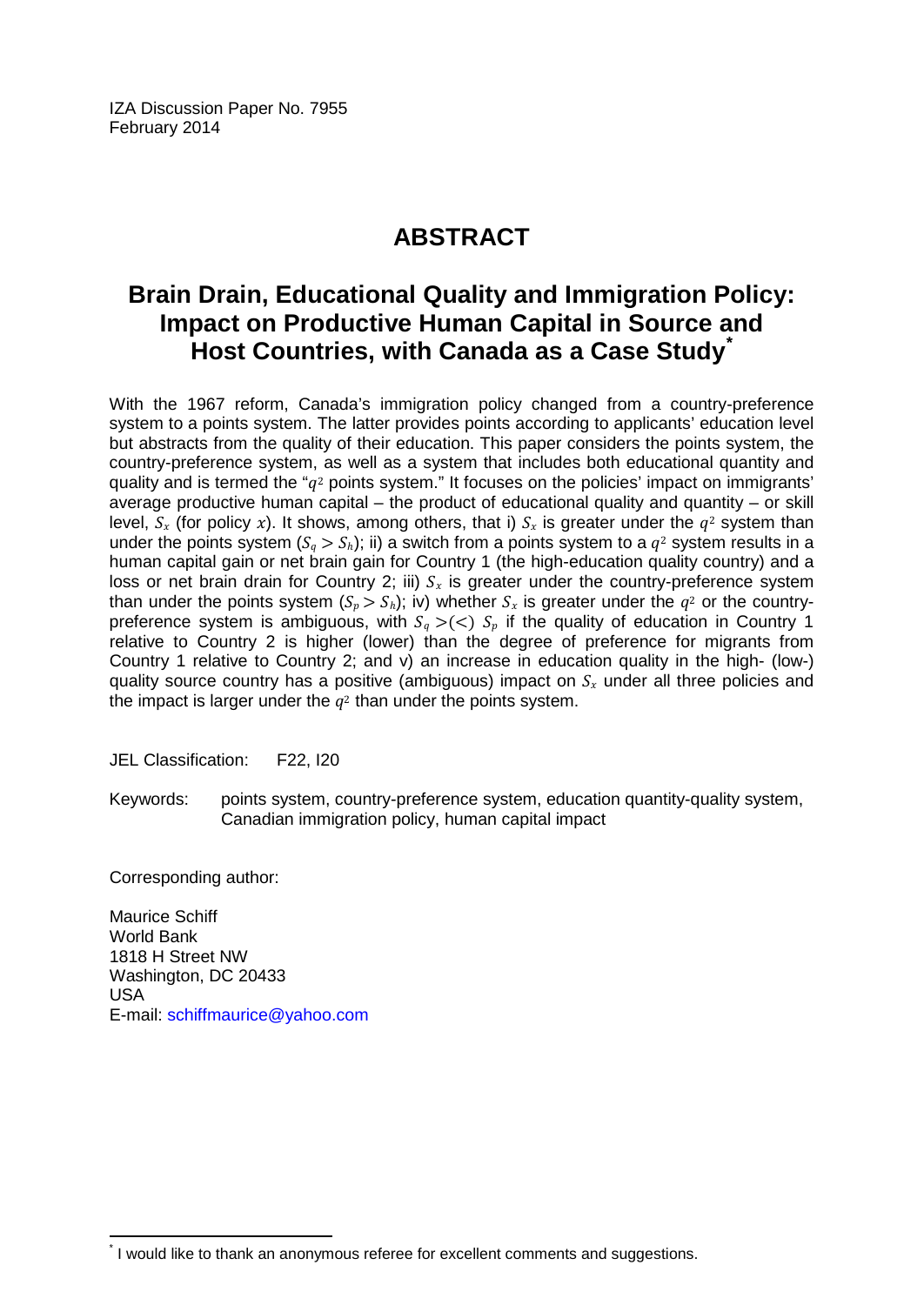### **1. Introduction**

A number of studies have examined the impact of the brain drain on human capital in migrants' source countries. The issue has been investigated both theoretically (e.g., Mountford 1997, Docquier et al. 2011) and empirically (e.g., Beine et al. 2004, 2008). Studies in a recent volume by Boeri et al. (2012) also focus on brain drain and brain gain, and Commander et al. (2004) provide an early survey of the costs and benefits of the brain drain, covering both these and other brain-drain-related issues.

This paper contributes to the literature by i) examining the impact of various immigration policies on *productive* human capital, also referred to in this paper as the *skill level*, which is a function of both the quality and quantity (or level) of education or human capital; ii) doing so for both source and destination countries; and iii) comparing migrants' average skill levels under the various immigration regimes and determining the preferred regime from source and destination countries' viewpoint.<sup>[1](#page-20-0)</sup>

The immigration regimes examined in this paper are the points system, the "countrypreference" system and the " $q^2$  system." Under the points system, applicants must obtain a minimum number of points to be eligible for an immigrant visa, with the points depending in part on applicants' education level. Destination countries using the points system include Australia, Canada, Denmark, Hong Kong, New Zealand, Singapore and the UK. Hinte, Rinne and Zimmermann (2011) have proposed such a system for Germany.

The analysis provided here is conducted with Canada's immigration policy in mind, though it applies to other destination countries as well. The points system specifies a number of characteristics that enter in the calculation of the number of points obtained by prospective migrants. The characteristics and the maximum number of points associated with them under Canada's points system are provided in Table 1.

The maximum number of points obtainable under the points system is 100, with 67 points needed to pass. This number was reduced from 75 points on September 18, 2003. This is

<span id="page-3-0"></span> $1$ <sup>1</sup> The selection of the average level of education as a criterion for evaluating the various immigration regimes is motivated by endogenous growth theory (Lucas 1988) where economic growth is an increasing function of the average stock of human capital.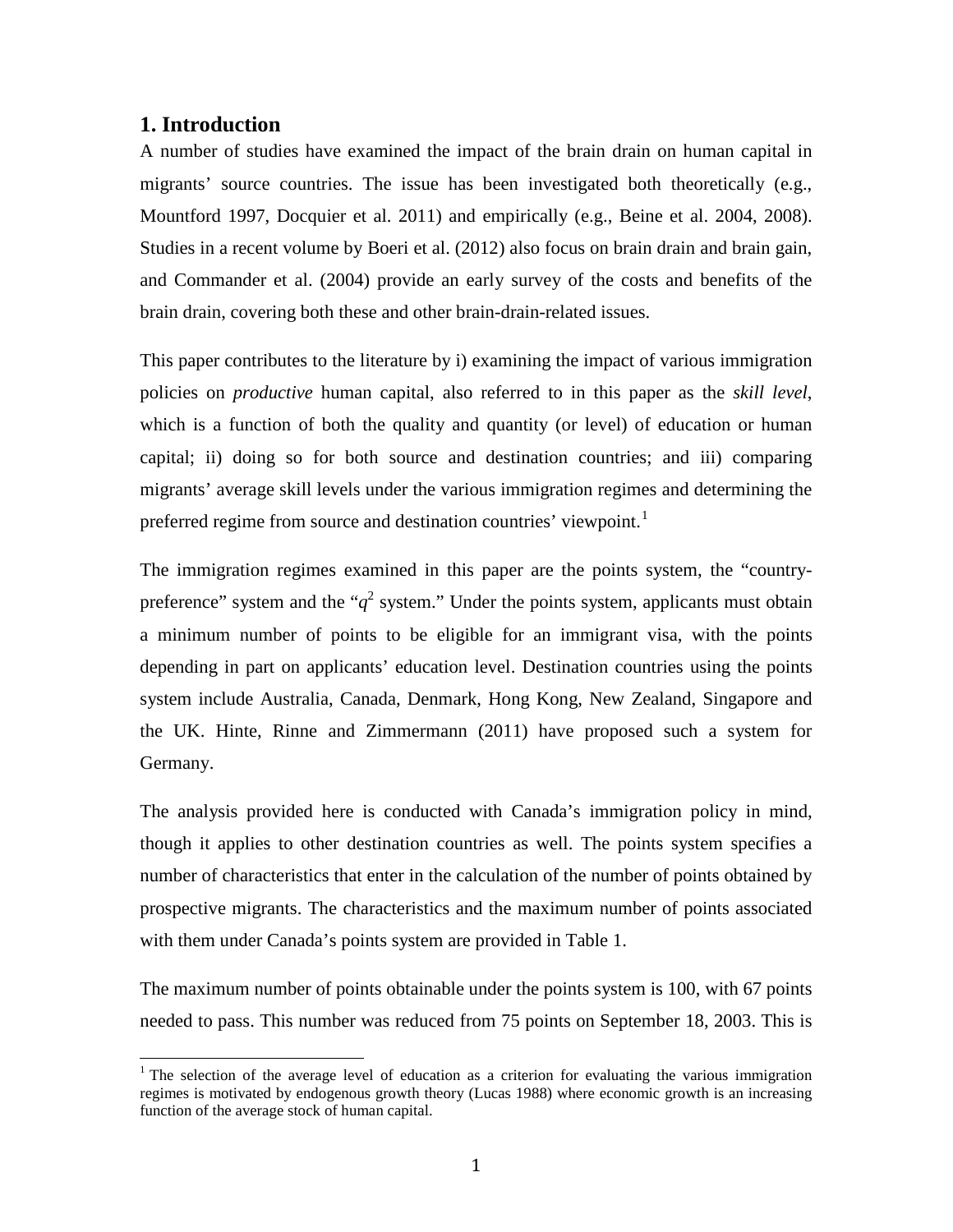expected to result in a considerable increase in the number of applicants who meet Canada's visa requirement. And the maximum number of points for several of the characteristics listed in Table 1 was changed as well, with a reduction from 21 to 15 points for experience, and an increase from 24 to 28 points for English and/or French skills, and from 10 to 12 points for age (with the maximum obtained for age between 21 and 49 points, declining symmetrically for younger and older applicants, and reaching zero for those 16 and under or 54 and over). The number of points for education, arranged employment in Canada and for adaptability was kept unchanged. The change in the relative importance of the various criteria was made in the hope of improving the match between the supply and demand for migrants' skills.

| <b>Maximum Number of Points</b> |
|---------------------------------|
| 28                              |
| 25                              |
| 15                              |
| 12                              |
| 10                              |
| 10                              |
| 100                             |
|                                 |

**Table 1: Characteristics and Maximum Points under Canada's Points System**

It can be argued that under heterogeneity, the level of education may not be independent of the other characteristics and individuals might self-select into migration. For instance, prospective migrants from English or French-speaking countries would obtain 28 points, which should raise the incentive to acquire education, given that it would be extremely difficult for someone who knew neither of these languages to obtain the required 67 points. For instance, if such an applicant had gotten zero points for 'adaptability,' the maximum number of points s/he would have been able to attain would have been 62, so that even a PhD or Master's degree with at least 17 years of full-time education – the requirement for obtaining the maximum number of points for education – would have been of no help.

However, given the focus of the paper on immigration policies with different education criteria and on their impact on migrants' average level of productive human capital (a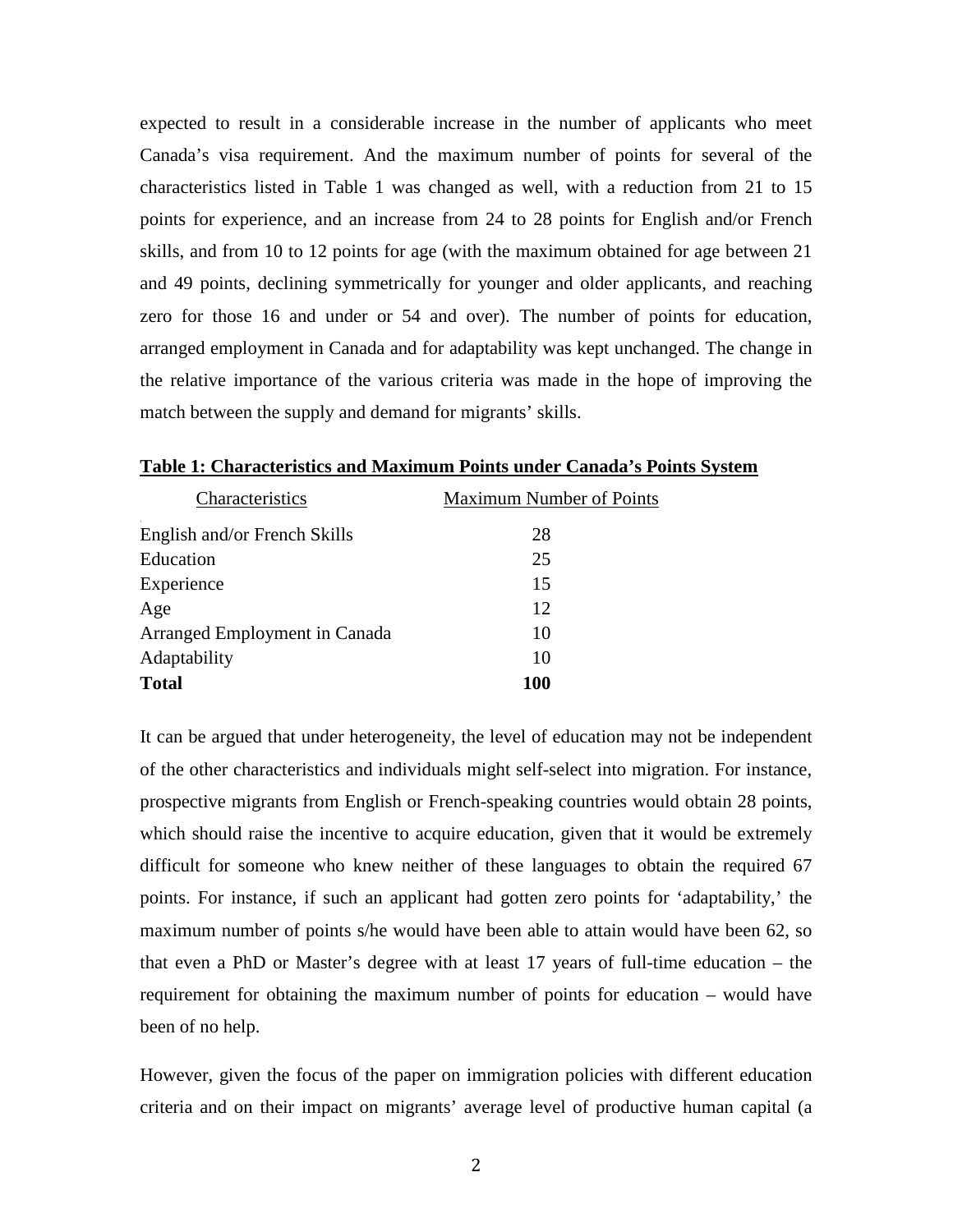combination of educational quantity and quality), and for the sake of simplicity and clarity, it is assumed that the additional characteristics are orthogonal to countries' educational quality. This enables the analysis to focus on the impact of these policies' different educational criteria on migrants' average productive human capital. Note, though, that the cross-country heterogeneity in educational quality implies that migrants do self-select according to quality. As is shown in Sections 2 to 6, this feature is fundamental for the comparison of the impact of the various immigration policies. Note Analysis of the impact of migrants' self-selection according to some of the other criteria is on my research agenda.

Though Canada's points system does not explicitly mention the quality of education as one of the characteristics for which points can be obtained, it might nevertheless play some role in the selection process. The fact is that Canada has signed bilateral agreements for the mutual recognition of educational degrees with a number of countries (e.g., with France), and educational quality was clearly an important criterion in the selection of the countries with which such agreements were signed. Insofar as this selection criterion is reflected in the points obtained under the points system, the difference in the impact of the points and  $q^2$  systems obtained in this paper provides an upper bound of the actual difference in the impact of the two immigration policies.

Under the country-preference system, a destination country provides preferential access to individuals from specific countries. Such a system was more common in the past in Canada and the US. In the case of Canada, early immigrants consisted mostly of English-and French-speaking Europeans, and later from the rest of Europe.<sup>[2](#page-3-0)</sup>

The  $q^2$  system is similar to the points system except for the fact that points are obtained for both education quantity and quality – hence the name " $q^2$  system". Such a system is used in the US (H1-B visa), Germany under the German Immigration Act, and in Norway, Spain and Sweden.

<span id="page-5-0"></span><sup>&</sup>lt;sup>2</sup> While the points system was seen as a move away from the exclusive nature of the country-preference policy, Clifton (2010) has argued that the policy is anti-low-skill migrants, with skilled migrants granted pathways to permanent entry and low-skilled ones restricted to temporary and more precarious legal status, resulting in reduced access to key social, economic and civic rights relative to the former.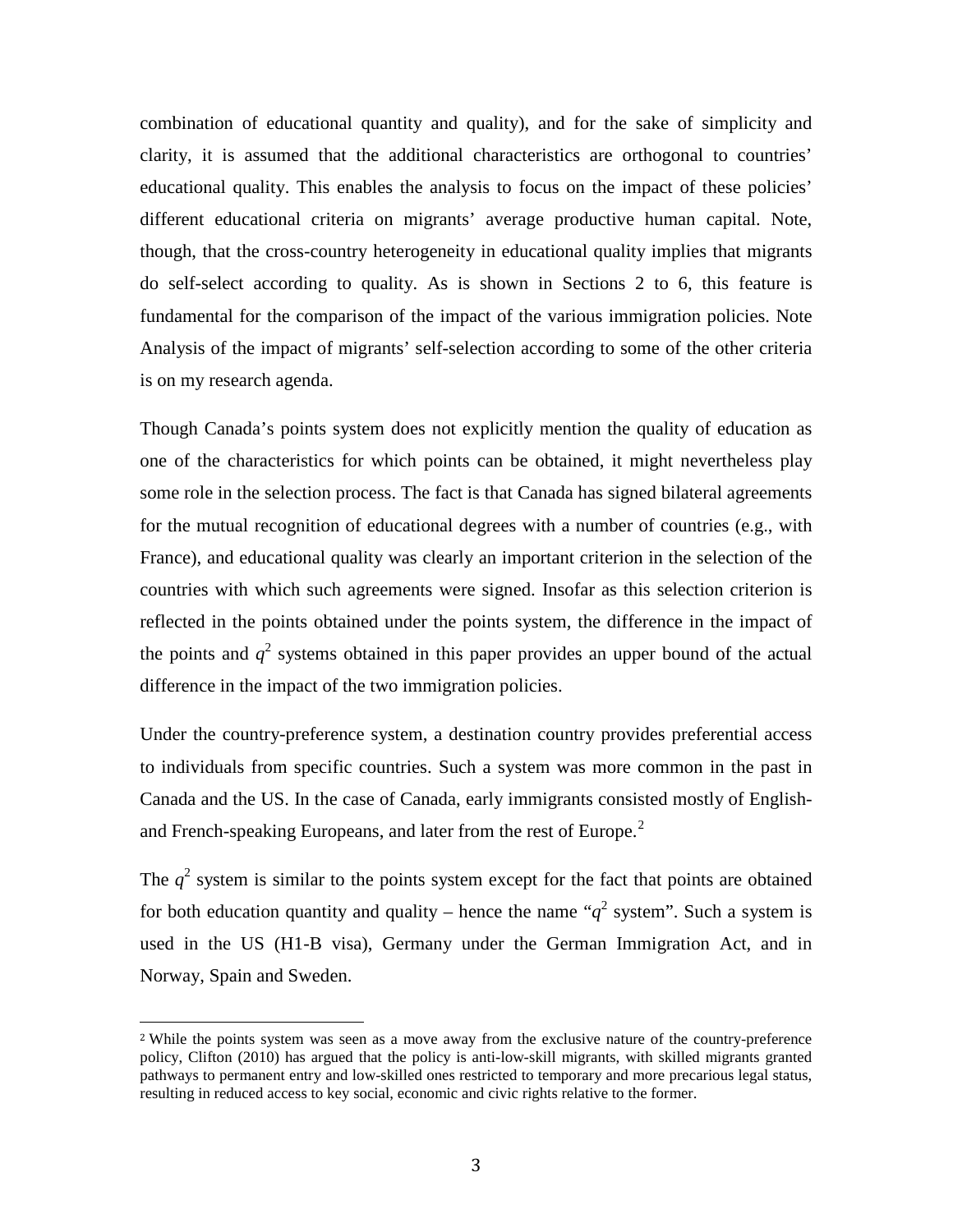The points and  $q^2$  systems also require individuals to have a minimum or threshold level of education which is larger under the US and German vetting systems (Bachelor's degree) than under the points systems of Australia (two years of university study) and Canada (high-school degree). Appendix 1 presents some of the main aspects of two immigration regimes, Canada's points system and the US H1-B visa.

The overwhelming majority of Canada's early immigration came from the UK, Ireland and France, with the Province of Quebec being the latter's main destination, followed in the  $20<sup>th</sup>$  century by immigrants from continental Europe. Since the 1970s, most immigration has originated in developing countries. The change in the composition of source countries is essentially due to the 1967 revision of Canada's Immigration Act, which established a points system as Canada's official immigration policy, a policy that continues to this day. Asia has been the most important developing source region in recent years, with over a third of all immigrants in 2010 coming from three Asian countries, the Philippines (13%), India (10.8%) and China (10.8%).

Canada's points system has been questioned in recent years as immigrants' integration into the labor market has become increasingly difficult, with their income relative to that of the native population steadily deteriorating over the past twenty five years. While incomes of immigrants with 10 years of residence in the decades before 2000 were equal to the national average, by 2000 they only amounted to 80% of the national average. Moreover, as shown by a 2003 study by Statistics Canada, the low-income rate among recent immigrants, which was 1.4 times that of natives in 1980, had increased to 2.5 times by 2000, with the deterioration affecting most types of immigrants; and a 2007 update of the study showed the figure had increased to 3.2 times by 2004. Note that this occurred despite immigrants having a higher share of individuals with Ph.D. and Master's degrees than natives.

Immigrants have also experienced a sharp increase in unemployment rates. In a 2007 study, Statistics Canada showed an overall unemployment rate in 2006 of 11.5% for recent immigrants (or over 2.3 times the 4.9% rate for natives) and a 7.3% average rate for immigrants in the country between 5 and 10 years (or 50% above the native rate). Moreover, the amount of time since arrival until immigrants' unemployment rate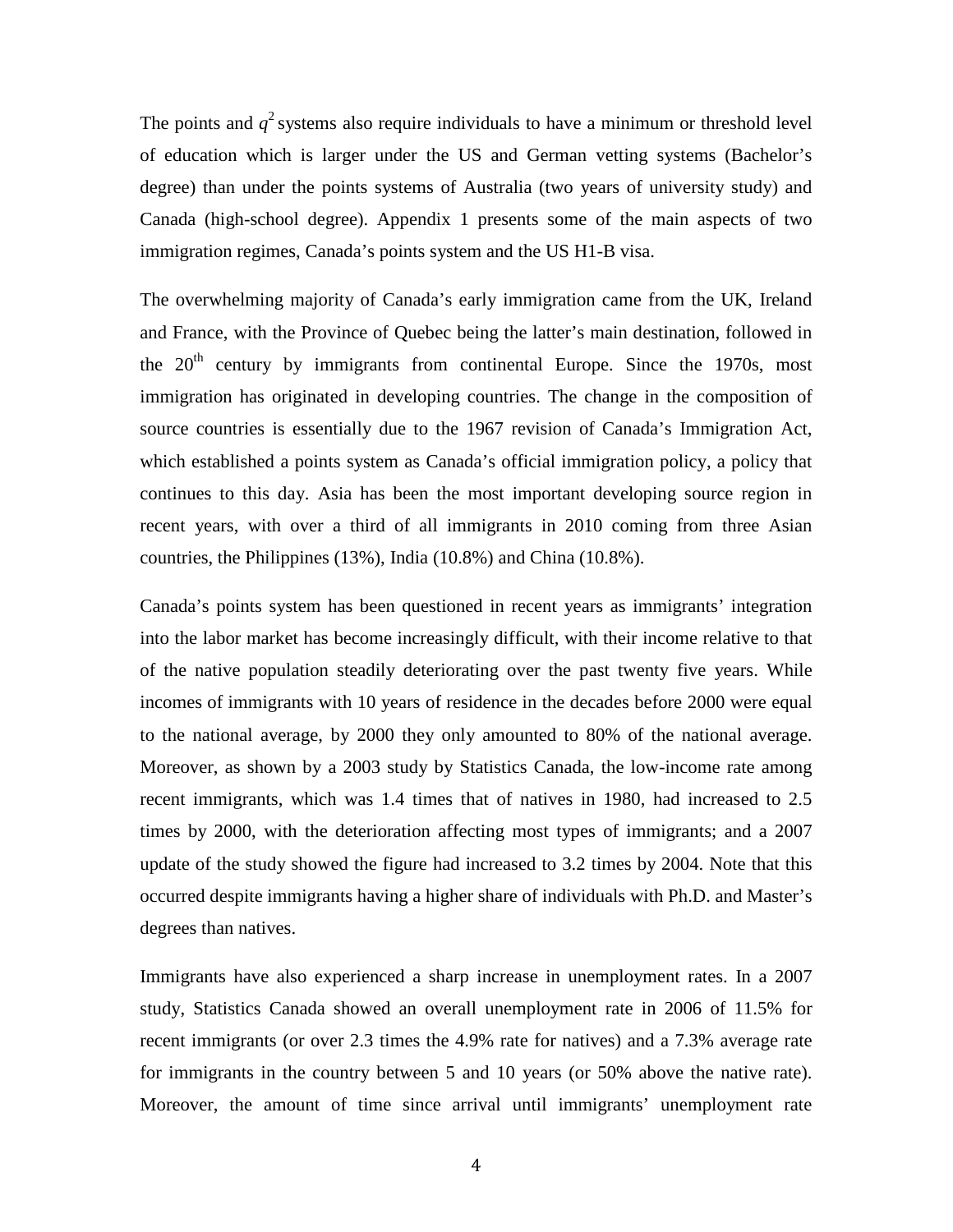converged to that of natives doubled from 5 to 10 years between 1981 and 2001. And an earlier study (Statistics Canada, 2001) found the skilled migrants' unemployment rate to be 34% to be significantly higher than the immigrant average.

The deterioration of immigrants' economic conditions relative to that of natives has led both analysts and policy-makers to consider the possibility of a reform of the points system. It motivated, for instance, the various studies by McHale and Rogers (e.g., McHale and Rogers, 2009) who view the lack of accounting for migrants' quality of education as contributing to the deterioration of migrants' labor market situation relative to that of Canada's natives. It also motivated the study by Aydemir (2011) who studies the efficacy of immigrant selection based on skill requirements in the Canadian context. He shows that though migration under the points system results in a higher education level than under family preferences, difficulties in the transfer of foreign human capital imply that immigrants with a higher level of education do not necessarily perform better in the labor market. He also finds that the other characteristics used to assess admissibility have very limited power to predict labor market success.

Coulombes et al. (2012) use a proxy for country-specific quality of migrants' human capital and find that migrants' lower quality relative to Canada's natives completely negates the quantitative advantage in human capital they possess. They conclude that the quality factor is key to understanding the wage gap between migrants and Canadian natives. As for employment, Phythian and Anisef (2009) estimate employment probability by running logit regressions using data from the Longitudinal Survey of immigrants to Canada. They find little difference in the employment rates of skilled workers and family immigrants despite the former's substantially higher education level. And Green and Green (1995) " … find that entry class and *source country composition* of inflow have impacts that have swamped the effects of the point system in the last two decades" (my italics).

Furthermore, Jason Kenney, Canada's Immigration Minister (until July 2013), who oversaw the recent reform – that places greater emphasis on fluency in English and French and on age, and reduced emphasis on work experience – stated in a March 2013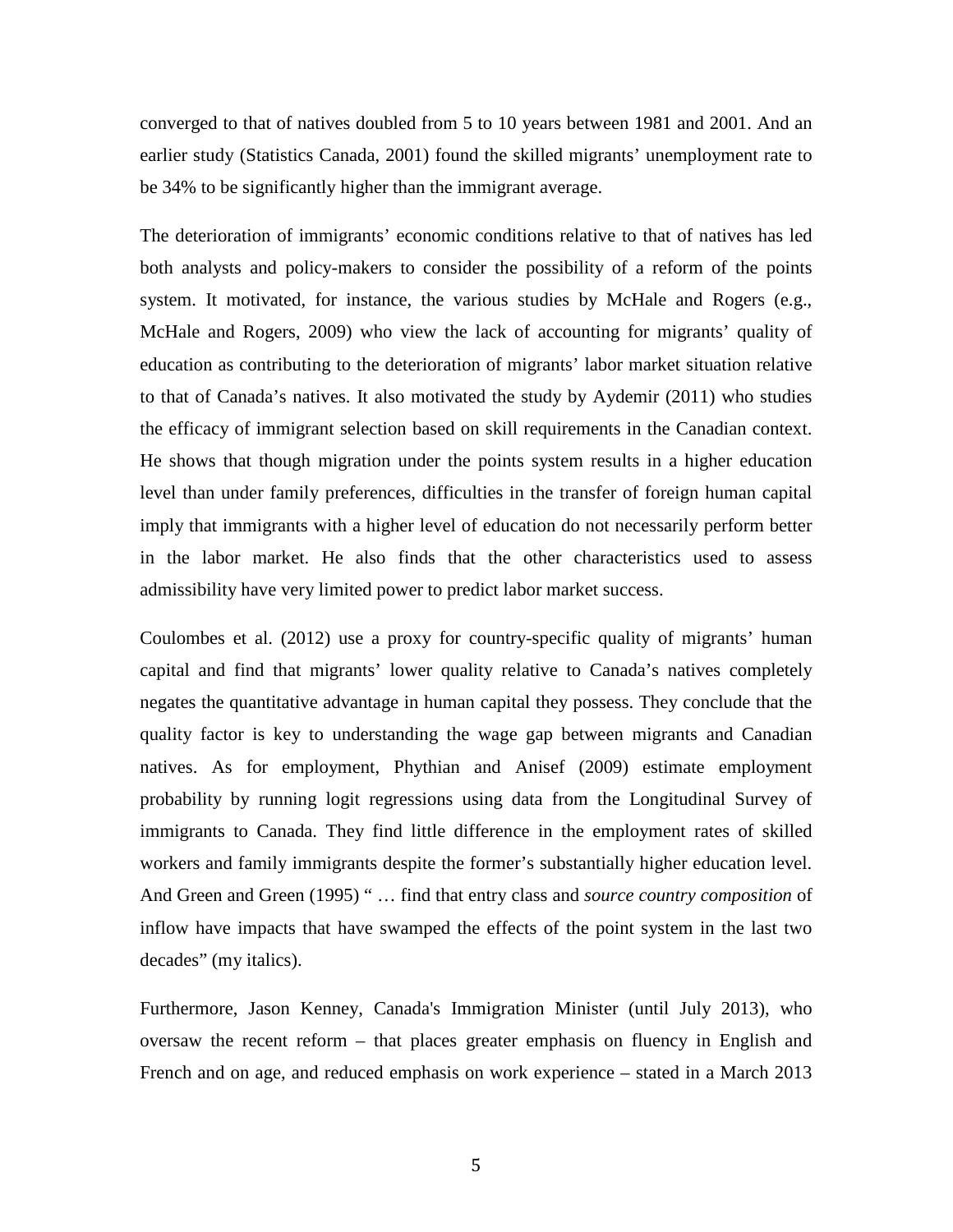interview as part of his explanation for the reform: "I don't think we can take for granted our relative success in integration" (Wall Street Journal, August 31, 2013).

Given the worsening labor-market outcomes for immigrants under the points system and the fact that a return to a country-preference immigration policy is not possible, the question arises as to what Canada can do to attract a larger share of immigrants who are likely to do better in the job market.<sup>[3](#page-5-0)</sup> The paper examines the impact of three immigration policies on immigrants' *productive* human capital, defined as the expected return on human capital in Canada's labor market, which depends on both the quantity and quality of immigrants' education. The objective is to assess the impact on immigrants' average productive human capital of a change in immigration policy from the pre-1967 country-preference system to the current points system, and from the points system to  $q^2$  system.

The remainder of the paper is organized as follows. Section 2 presents the model. Section 3 examines the points system, Section 4 the country-preference system – with an analysis of employers' discrimination in Sub-section 4.1. Section 5 examines the vetting system, Section 6 compares the impact of the various policies and Section 7 concludes.

### **2. Model**

Assume two source countries *j* (*j =*1, 2) whose exogenously given quality of education is  $q_i$ , with  $q_1 > q_2$ . Thus, Country 1 (2) might be a high (middle or low) income country or, alternatively, a middle (low) income country. The population of both countries consists of homogeneous, risk-neutral individuals *l* and is of size 1, i.e.,  $l \in [0, 1]$ . Individual income for Country *j*'s natives residing in the country of origin (destination) is denoted by  $y_{0j}$  $(y_{di})$ , with:

<span id="page-8-0"></span>
$$
y_{0j} = \alpha_0 q_j h_j = \alpha_0 s_j, h_j \in [0, 1],
$$
  
\n
$$
y_{\rm d} = \alpha_{\rm d} q_j h_j = \alpha_{\rm d} s_j, \quad 0 < \alpha_0 < \alpha_{\rm d} < 1,
$$
\n
$$
(1)
$$

 $3$  The recent reform appears to be marginal at best and it is doubtful that it will have a significant impact on migrants' labor market performance.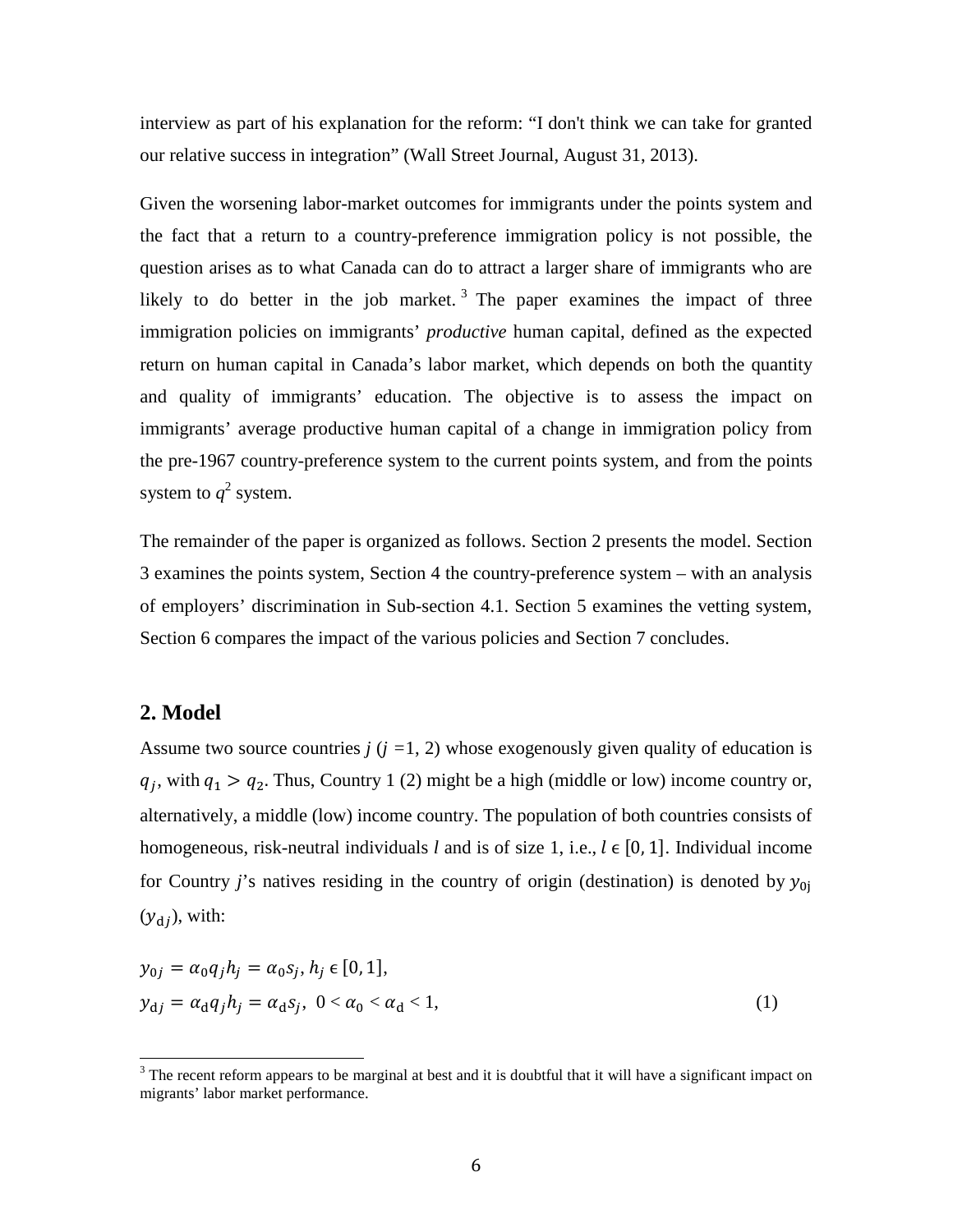where  $s_i \equiv q_i h_i$  is the productive human capital or skill level available to individuals from Country *j*, defined as the product of the quality of human capital  $q_i$  and its quantity or level  $h_i$ .

Denoting the immigration probability for individuals from Country  $j$  by  $p_j$ , their expected income  $y_i$  is:

$$
y_j = (1 - p_j)y_{0j} + p_j y_{dj}; \ p_j \in [0, 1].4
$$
 (2)

Individual utility in Country *j* is  $U(e_i)$ , where  $e_i$  denotes consumption expenditures and is equal to the difference between expected income,  $y_j$ , and the cost of education  $c(h_j)$  =  $h_j^2$  $\frac{1}{2}$ . Given risk-neutrality, utility is linear in  $e_j$ . For simplicity and without affecting any of the solutions, we posit  $U(e_i) = e_i$ . Then:

$$
U(e_j) = e_j = y_j - \frac{h_j^2}{2} = (1 - p_j)\alpha_0 s_j + p_i \alpha_d s_j - \frac{h_j^2}{2} = [\alpha_0 + p_j(\alpha_d - \alpha_0)]s_j - \frac{h_j^2}{2}.
$$
 (3)

Individuals in *j* select an education level  $h_i$  that maximizes their utility, taking education quality  $q_j$  and immigration policy as given.<sup>[5](#page-9-0)</sup> Interior solutions are assumed throughout.

### **3. Points System**

Under the points system, the immigration probability depends on an applicant's quantity of human capital. Hence, we use a subscript *h* to denote the variables in this case. Assume the immigration probability function takes the form:

 $4$  Canada's points system requires a high-school degree as a minimum education level,  $h_M$ . As shown in Appendix 2, this discontinuity implies that a critical level of education,  $h_0 < h_M$ , exists and if the optimal education level, h<sup>\*</sup>, in the continuous case is such that  $h^* < h_0$ , then a policy with a minimum level of education  $h_M$  has no impact on h<sup>\*</sup> and nobody migrates. If  $h_0 < h^* < h_M$ , then source country's individuals raise their education level  $h = h^*$  to  $h = h_M$  and migration is possible. And if  $h_0 < h_M < h^*$ , then the minimum level of education has no impact. Appendix 2 solves for  $h_0$ . Countries where  $h^* < h_0$  are ignored as the analysis deals with the impact of the policy on *migrants*' education while countries where  $h_0 < h^* < h_M$  do not respond to changes in education quality. The model therefore assumes  $h^* > h_M$ .

<span id="page-9-1"></span><span id="page-9-0"></span><sup>5</sup> Individuals are assumed to bear the full cost of their education, i.e., source country governments do not subsidize education. The model should be amended if they do and if education policy is endogenous and affected by destination countries' immigration policies (e.g., as in Docquier et al., 2011).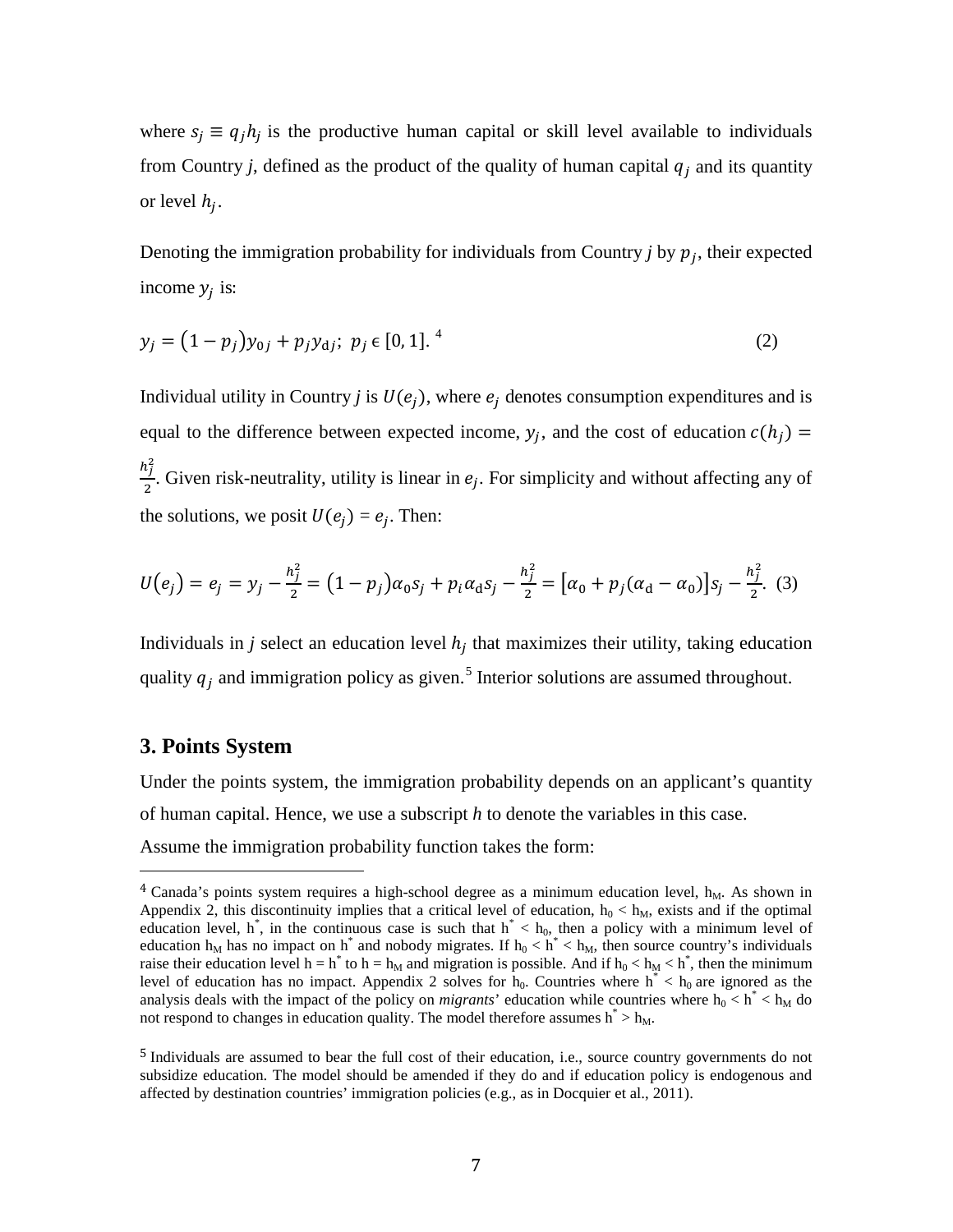$$
p_{jh} = \pi h_{jh}, \pi > 0 \tag{4}
$$

Since  $p_i, h_i \in (0, 1]$ , it follows that  $\pi \in (0, 1]$ . From (3) and (4), we have:

$$
e_{jh} = (1 - \pi h_{jh})\alpha_0 s_{jh} + \pi h_{jh}\alpha_d s_{jh} - \frac{h_{jh}^2}{2} = [\alpha_0 + \pi h_{jh}(\alpha_d - \alpha_0)]q_j h_{jh} - \frac{h_{jh}^2}{2}.
$$
 (5)

Maximizing  $e_{jh}$ , the solution for  $h_{jh}$  is:

$$
h_{jh} = \frac{\alpha_0 q_j}{1 - 2\pi q_j (\alpha_d - \alpha_0)} \equiv \frac{\alpha_0 q_j}{\varphi_{jh}}, \varphi_{jh} = 1 - 2\pi q_j (\alpha_d - \alpha_0); q_1 > q_2 \Leftrightarrow h_{1h} > h_{2h},
$$
  

$$
\frac{\partial h_{jh}}{\partial q_j} = \frac{\alpha_0}{\varphi_{jh}^2} > 0, \frac{\partial^2 h_{jh}}{\partial q_j^2} = \frac{4\pi \alpha_0 (\alpha_d - \alpha_0)}{\varphi_{jh}^3} > 0.
$$
 (6)

We assume an interior solution  $h_{jh} > 0$ , i.e.,  $\varphi_{jh} > 0$  (which, from the second-order condition, ensures that  $h_{jh}$  maximizes  $e_{jh}$ ). Not surprisingly,  $h_{1h} > h_{2h}$ , i.e., the level of human capital increases with educational quality. As shown in equation (6),  $h_{jh}$  increases at an increasing rate with  $q_j$ .<sup>[6](#page-9-1)</sup>

Since population size is 1, it follows that the number of immigrants from Country *j* is  $m_{jh} = p_{jh} = \pi h_{jh}$  and their share in the total number of immigrants (or ratio),  $r_{jh}$ , is:

$$
r_{jh} = \frac{m_{jh}}{m_{1h} + m_{2h}} = \frac{h_{jh}}{h_{1h} + h_{2h}} = \frac{q_j \varphi_{(3-j)h}}{q_1 \varphi_{2h} + q_2 \varphi_{1h}}, \quad r_{1h} > r_{2h} = 1 - r_{1h} \iff r_{2h} < \frac{1}{2} < r_{1h}, \tag{7}
$$

with  $3 - j = 1$  (2) when  $j = 2$  (1).

The immigrant average skill level,  $S_h$ , is:

$$
S_h = r_{1h} s_{1h} + r_{2h} s_{2h} = \frac{q_1 h_{1h}^2 + q_2 h_{2h}^2}{h_{1h} + h_{2h}}.
$$
\n(8)

$$
\frac{\partial S_h}{\partial q_j} = r_{jh} \frac{\partial s_{jh}}{\partial q_j} + (s_{jh} - s_{(3-j)h}) \frac{\partial r_{jh}}{\partial q_j}; \frac{\partial r_{jh}}{\partial q_j} > 0, \frac{\partial s_{jh}}{\partial q_j} > 0,
$$
\n(9)

<span id="page-10-0"></span><sup>&</sup>lt;sup>6</sup> Moreover,  $h_{jh} > \alpha_0 q_i$ , i.e., human capital is greater under the points system than under autarky (no migration), the reason being that  $\alpha_d > \alpha_0$ .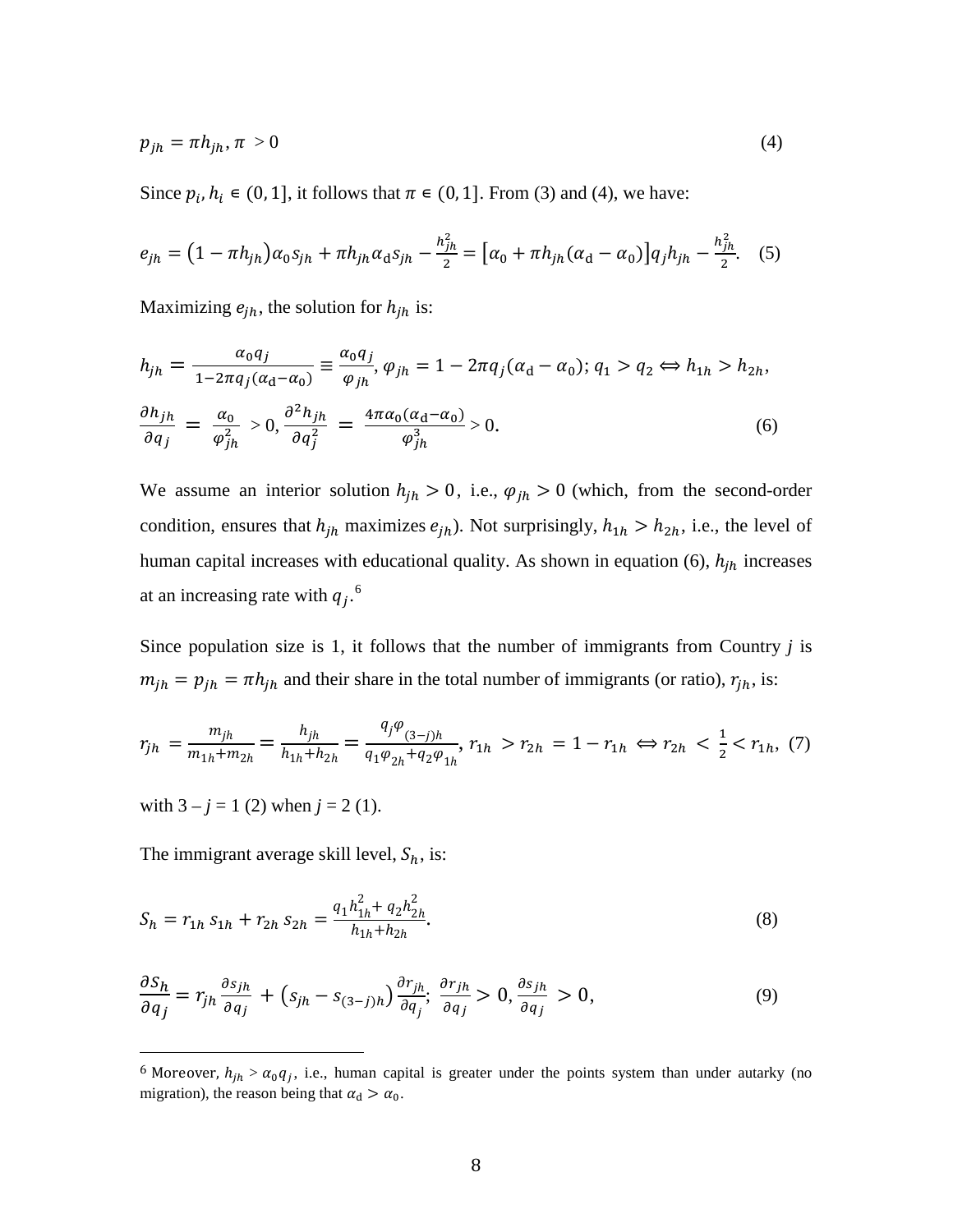Since  $q_1 > q_2$ , it follows that  $s_{1h} > s_{2h}$  and, with  $\frac{\partial s_{jh}}{\partial q_i}$  $\frac{\partial s_{jh}}{\partial q_j} > 0$  and  $\frac{\partial r_{jh}}{\partial q_j}$  $\frac{\partial f}{\partial q_j} > 0$ , it implies that  $\partial S_h$  $\frac{\partial S_h}{\partial q_1} > 0$ . On the other hand,  $\frac{\partial S_h}{\partial q_2}$  $\frac{\partial u}{\partial q_2} \ge 0$  because its first term is positive while its second term is negative (since  $s_{2h} - s_{1h} < 0$ ).

This makes perfect sense: an increase in  $q_1$  raises  $h_{1h}$  and thus raises  $s_{1h} = q_1 h_{1h}$  as well as  $r_{1h}$ . This results in an increase in  $S_h$ . On the other hand, though the increase in  $q_2$  has a positive impact on  $r_{2h}$  and on  $S_h$ , the increase in  $r_{2h}$  means that  $r_{1h} = 1 - r_{2h}$  declines, i.e., the increase in  $q_2$  results in a decrease in the share of immigrants from Country 1 who have the highest quality and quantity of education and thus the highest skill level  $s_{1h}$ . This results in a decrease in  $S_h$  that depends on the difference in skill levels between Country 1 and Country 2's immigrants and on the impact of the increase in  $q_2$  on Country 2's share of all immigrants,  $r_{2h}$ . The net impact is thus ambiguous. The same ambiguity obtains with a discrete change in education quality, for instance if  $q_2$  in Country 2 increases to  $q_3 < q_1$  ( $S_h$  increases if  $q_3 \geq q_1$ ).

The results are collected in Proposition 1 below.

*Proposition 1: Assume a destination country whose immigration policy consists of a points system and whose immigrants come from two source countries 1 and 2 with education quality*  $q_1 > q_2$ , and define the skill level (or productive human capital) as the *product of the quantity and quality of education. Then: i) a marginal or discrete increase in q*<sub>1</sub> *has a positive impact on immigrants' average skill level*  $S_h$ , *ii*) *a marginal increase in*  $q_2$  *has an ambiguous impact on*  $S_h$ *, and a discrete increase from*  $q_2$  *to, say,*  $q_3$ *, has an ambiguous impact on*  $S_h$  *if*  $q_2 < q_3 < q_1$  *and a positive impact if*  $q_3 \geq q_1$ *.* 

#### 3.1. Discrimination by Employers

Host country employers may discriminate against immigrants and typically more so against those who differ more (ethnically, culturally or otherwise) from host country natives. This situation seems to prevail in many if not all destination countries, including Canada. One of the classifications of Canada's minorities refers to visible and non-visible minorities, and discrimination is more likely to occur against the former. This situation may be represented by a lower wage rate, implying a lower expected return on education and thus resulting in a lower level of education. This can be seen from equation (6) where  $\alpha_d$  is replaced by  $\alpha$ , where  $\alpha_0 < \alpha < \alpha_d$ .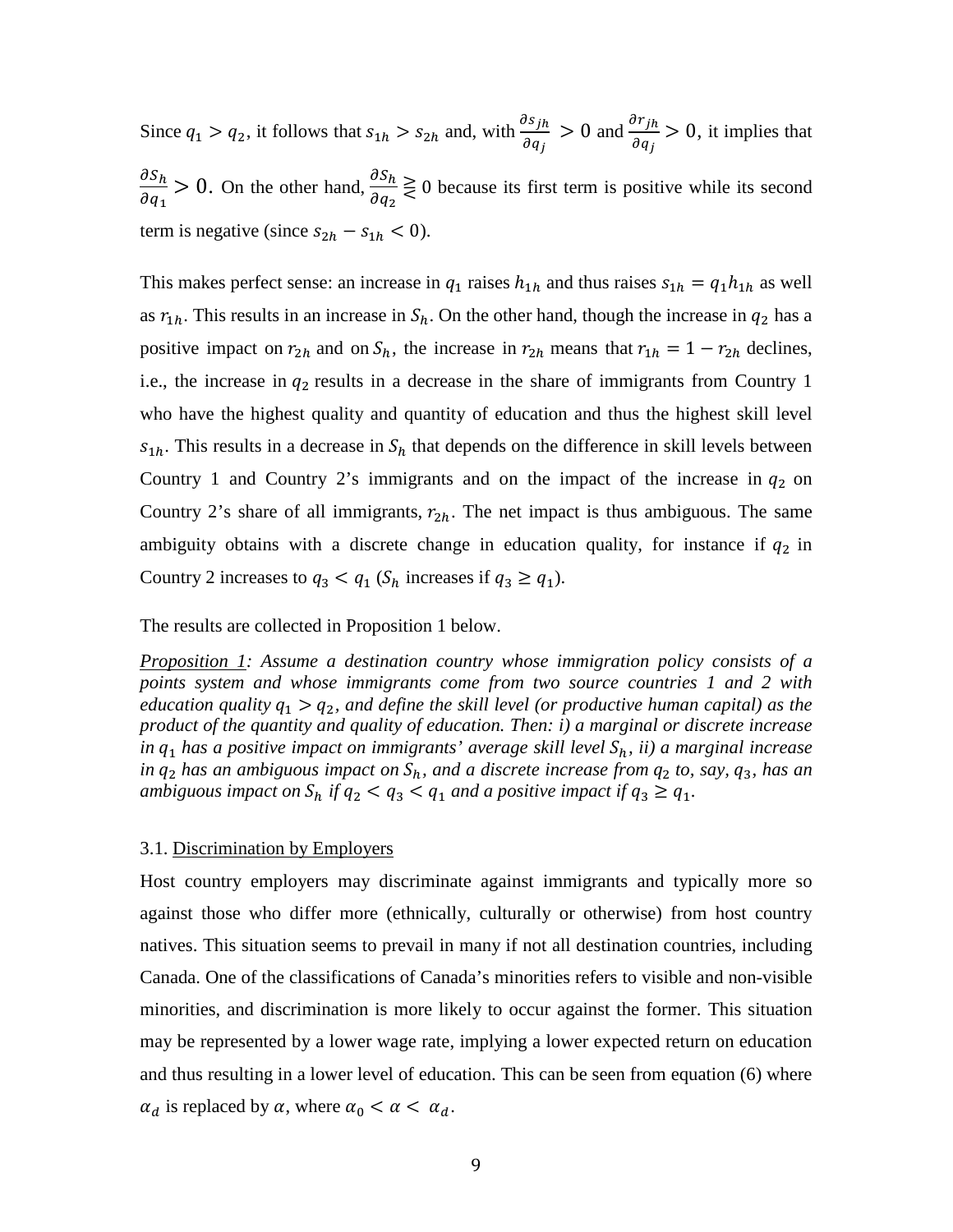What is the impact of discrimination on  $S_h$ ? That depends. The reduction in human capital has a negative impact on  $S_h$ . It also has a negative impact on the share of individuals who are affected by discrimination. Thus, if discrimination is against immigrants from Country 2, the fact that their share falls has a positive impact on  $S_h$  so that the overall impact on immigrants' average skill level  $S_h$  is ambiguous. On the other hand, discrimination against individuals from Country 1 reduces the level of  $S_h$ . In the case where discrimination affects all immigrants equally, the impact on  $S_h$  is negative as well. Thus, we have:

*Proposition 2: Employer discrimination against immigrants that lowers their wage rate results in i) a lower average skill level*,  $S_h$ , *for immigrants if discrimination is against immigrants from Country 1 whose education quality is high; ii) a lower*  $S_h$  *level if discrimination is against all immigrants, though not as low as in Case i) above; and iii) the impact on*  $S_h$  *is ambiguous if discrimination is against Country 2's immigrants and may in fact be positive.* 

### **4. Country-Preference System**

Before the 1967 revision of its Immigration Act, Canada's immigration policy consisted in providing preferential access to European individuals, a region with a high quality of education and which is referred to here as Country 1. The purpose of the analysis in this section is to determine immigrants' average skill level under this policy and compare it with the level under the points system. Hence, we want to keep the average immigration probability at any level of human capital unchanged in order to isolate the impact of a *relative* change in country preference.

Denoting the parameter of the immigration probability function by  $\pi_1$  for Country 1 and  $\pi_2$  for Country 2 ( $\pi_1 > \pi_2 > 0$ ), we have  $\pi = \frac{1}{2}(\pi_1 + \pi_2)$ , i.e., the average immigration probability at any level of human capital under the country-preference system is equal to the immigration probability under the points system. Then, one can write  $\pi_1 = \pi(1 + \gamma)$ , and  $\pi_2 = \pi(1 - \gamma)$ . Thus, equations (4) and (6) are replaced by:

$$
p_{1p} = \pi_1 h_{1p} = \pi (1 + \gamma) h_{1p}, p_{2p} = \pi_2 h_{2p} = \pi (1 - \gamma) h_{2p},
$$
\n(10)

$$
h_{1p} = \frac{\alpha_0 q_1}{1 - 2\pi (1 + \gamma) q_1 (\alpha_d - \alpha_0)} = \frac{\alpha_0 q_1}{\varphi_{1p}} > h_{2p} = \frac{\alpha_0 q_2}{1 - 2\pi (1 - \gamma) q_2 (\alpha_d - \alpha_0)} = \frac{\alpha_0 q_2}{\varphi_{2p}},
$$
(11)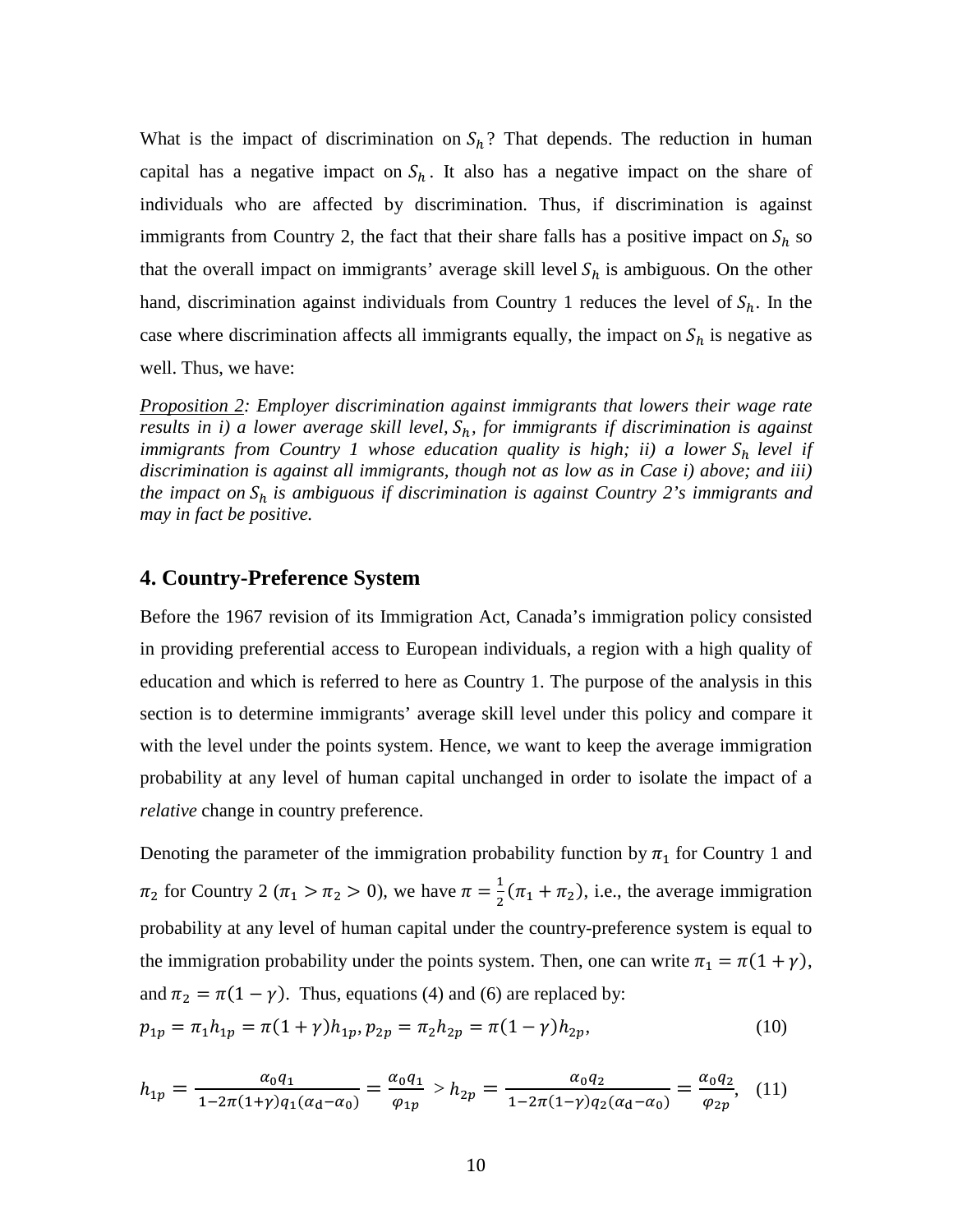with  $h_{1p} > h_{2p}$  because  $q_1 > q_2$  and  $\pi_1 > \pi_2$ .

From (11), we have:

$$
\frac{\partial h_{1p}}{\partial \gamma} = \frac{2\pi a_0 (a_d - a_0) q_1^2}{\varphi_{1p}^2} > 0, \frac{\partial h_{2p}}{\partial \gamma} = -\frac{2\pi a_0 (a_d - a_0) q_2^2}{\varphi_{2p}^2} < 0, \frac{\partial h_{1p}}{\partial \gamma} + \frac{\partial h_{2p}}{\partial \gamma} > 0,
$$
  

$$
\frac{\partial^2 h_{jp}}{\partial \gamma^2} = \frac{4\pi^2 a_0 (a_d - a_0)^2 q_j^3}{\varphi_{jp}^3} > 0, j = 1, 2.
$$
 (12)

Thus, an increase in  $\gamma$  – i.e., an increase in  $\pi_1$  and decrease in  $\pi_2$  that keeps the average immigration probability  $p_{jp}$  at any human capital level  $h_{jp}$  unchanged – has a positive impact on immigrants' average human capital. In other words, the increase in the level of human capital of Country 1's immigrants is greater than the decrease in that of Country 2's immigrants. This is due to the fact that, as shown in (12),  $h_{jp}$  is convex in  $\gamma$ .

Since  $S_p = r_{1p} s_{1p} + r_{2p} s_{2p}$ , we have:

$$
\frac{\partial S_p}{\partial \gamma} = r_{1p} \frac{\partial s_{1p}}{\partial \gamma} + r_{2p} \frac{\partial s_{2p}}{\partial \gamma} + \left(s_{1p} - s_{2p}\right) \frac{\partial r_{1p}}{\partial \gamma} \tag{13}
$$

Since 
$$
\frac{\partial h_{1p}}{\partial \gamma} + \frac{\partial h_{2p}}{\partial \gamma} > 0
$$
 and  $q_1 > q_2$ , it follows that  $\frac{\partial s_{1p}}{\partial \gamma} + \frac{\partial s_{2p}}{\partial \gamma} > 0$ . Hence,  $r_{1p} > r_{2p}$   
implies  $r_{1p} \frac{\partial s_{1p}}{\partial \gamma} + r_{2p} \frac{\partial s_{2p}}{\partial \gamma} > 0$ , and since  $s_{1p} > s_{2p}$  and  $\frac{\partial r_{1p}}{\partial \gamma} > 0$ , it follows that  $\frac{\partial s_p}{\partial \gamma} >$ 

0. Thus, as expected, giving preferential access to immigrants from the country with the higher education quality raises immigrants average skill level, i.e.:

$$
\gamma > 0 \Leftrightarrow S_p > S_h, \frac{\partial (S_p - S_h)}{\partial \gamma} > 0 \tag{14}
$$

Immigration to Canada under its pre-1967 policy was restricted to European individuals. In that case,  $\gamma = 1$ , or  $\pi_1 = 2\pi$  and  $\pi_2 = 0$ . Then, immigrants' average level of education is at a maximum and is equal to  $h_{1p} = \frac{\alpha_0 q_1}{1 - 4\pi q_1(\alpha_d - \alpha_0)}$ . Given that  $r_{1p} = 1$ ,

 $S_p = s_{1p}$  is also maximized and is equal to  $S_p^{max} = \frac{\alpha_0 q_1^2}{1 - 4\pi q_1(\alpha_d - \alpha_0)} > S_h$ .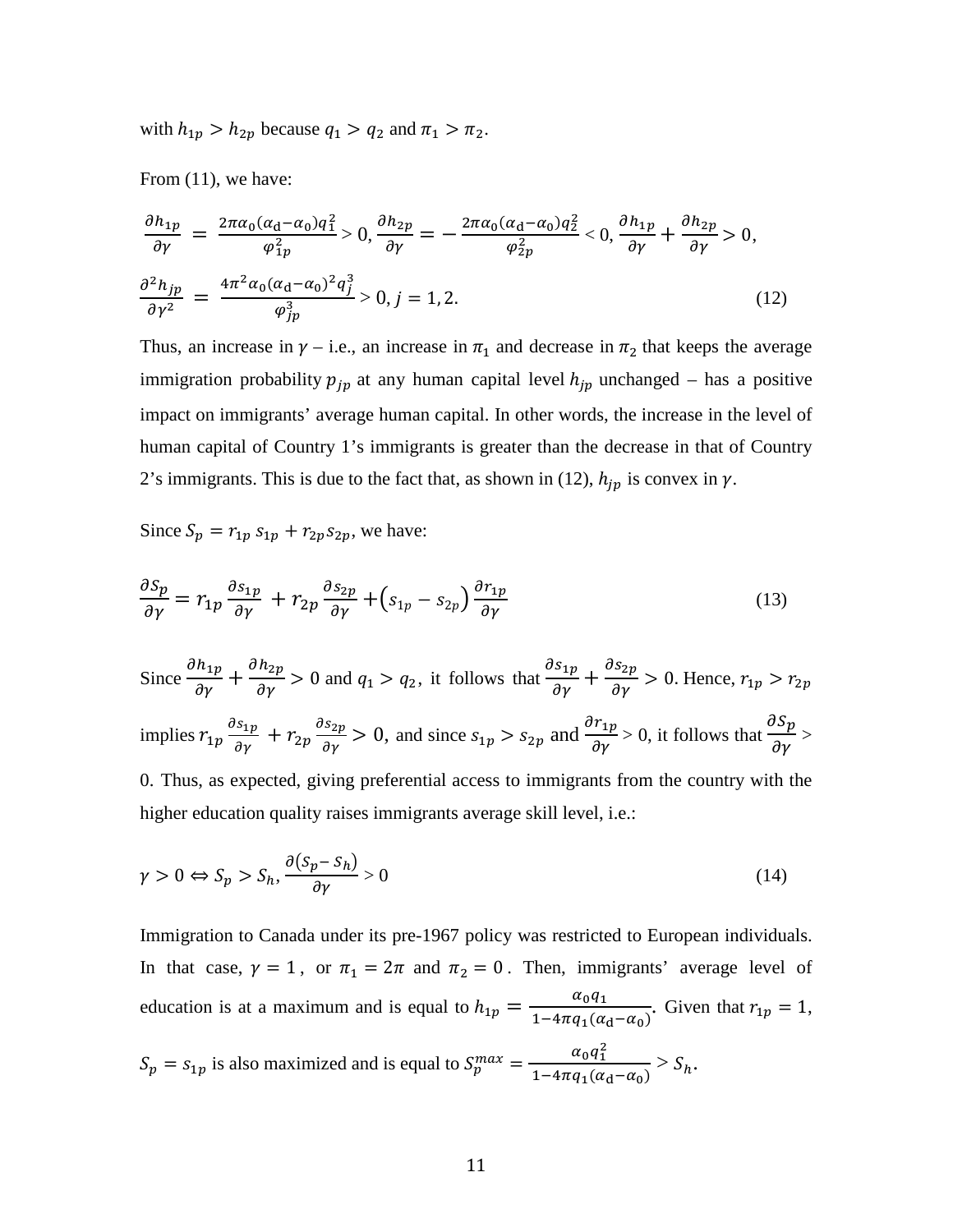As shown in (14), a switch from a country-preference to a points system leads to a decline in immigrants' average skill level and worsening of their economic condition and integration into Canada's economy. Because of its discriminatory nature, the countrypreference system is unlikely to be an acceptable option for an advanced liberal democracy that is considering a reform in its immigration policy.<sup>[7](#page-10-0)</sup> On the other hand, pressure has been growing to improve immigrants' economic integration. We turn now to an alternative immigration policy, the  $q^2$  system, which may help resolve or at least ameliorate this problem by taking both the quantity and quality of education into account.

# **5. The**  $q^2$  **System**

Under the  $q^2$  system, the host country's government cares about immigrants' productive human capital or skill level. Hence, the immigration probability is given by:

$$
p_{j\nu} = \pi q_j h_{jq}.\tag{14}
$$

Maximizing (3) subject to (14), we have:

$$
h_{jq} = \frac{\alpha_0 q_j}{1 - 2\pi q_j^2 (\alpha_d - \alpha_0)} = \frac{\alpha_0 q_j}{\varphi_{jq}}, \varphi_{jq} \equiv 1 - 2\pi q_j^2 (\alpha_d - \alpha_0); q_1 > q_2 \Leftrightarrow h_{1q} > h_{2q};
$$
  

$$
\frac{\partial h_{jq}}{\partial q_j} = \frac{\alpha_0 [1 + 2\pi q_j^2 (\alpha_d - \alpha_0)]}{\varphi_{jq}^2} > 0, \frac{\partial^2 h_{jq}}{\partial q_j^2} = \frac{4\pi \alpha_0 (\alpha_d - \alpha_0) [3 + 2\pi q_j^2 (\alpha_d - \alpha_0)]}{\varphi_{jq}^3} > 0.
$$
 (15)

Note from (11) and (14) that the only difference between  $h_{jq}$  and  $h_{jh}$  is that  $q_j$  appears in quadratic form in the denominator of  $h_{iq}$  and in linear form in  $h_{ih}$ . The solution for the skill level, migrant share and immigrants' average skill level is:

$$
s_{jq} = q_j h_{jq} = \frac{\alpha_0 q_j^2}{\varphi_{jq}}, r_{jq} = \frac{q_j h_{jq}}{q_j h_{jq} + q_j h_{jq}},
$$
  

$$
S_q = r_{1q} s_{1q} + r_{2q} s_{2q} = \frac{(q_1 h_{1q})^2 + (q_2 h_{2q})^2}{q_1 h_{1q} + q_2 h_{2q}}
$$
(16)

<span id="page-14-0"></span>*Proposition 3. Results under the*  $q^2$  *system are similar to those under the points system, though with a few differences, i.e.: i) a marginal or discrete increase in*  $q_1$  *has a positive* 

 $<sup>7</sup>$  It is of course acceptable for a EU country to give preferential (free) access to immigrants from other EU</sup> countries, which is in fact the case.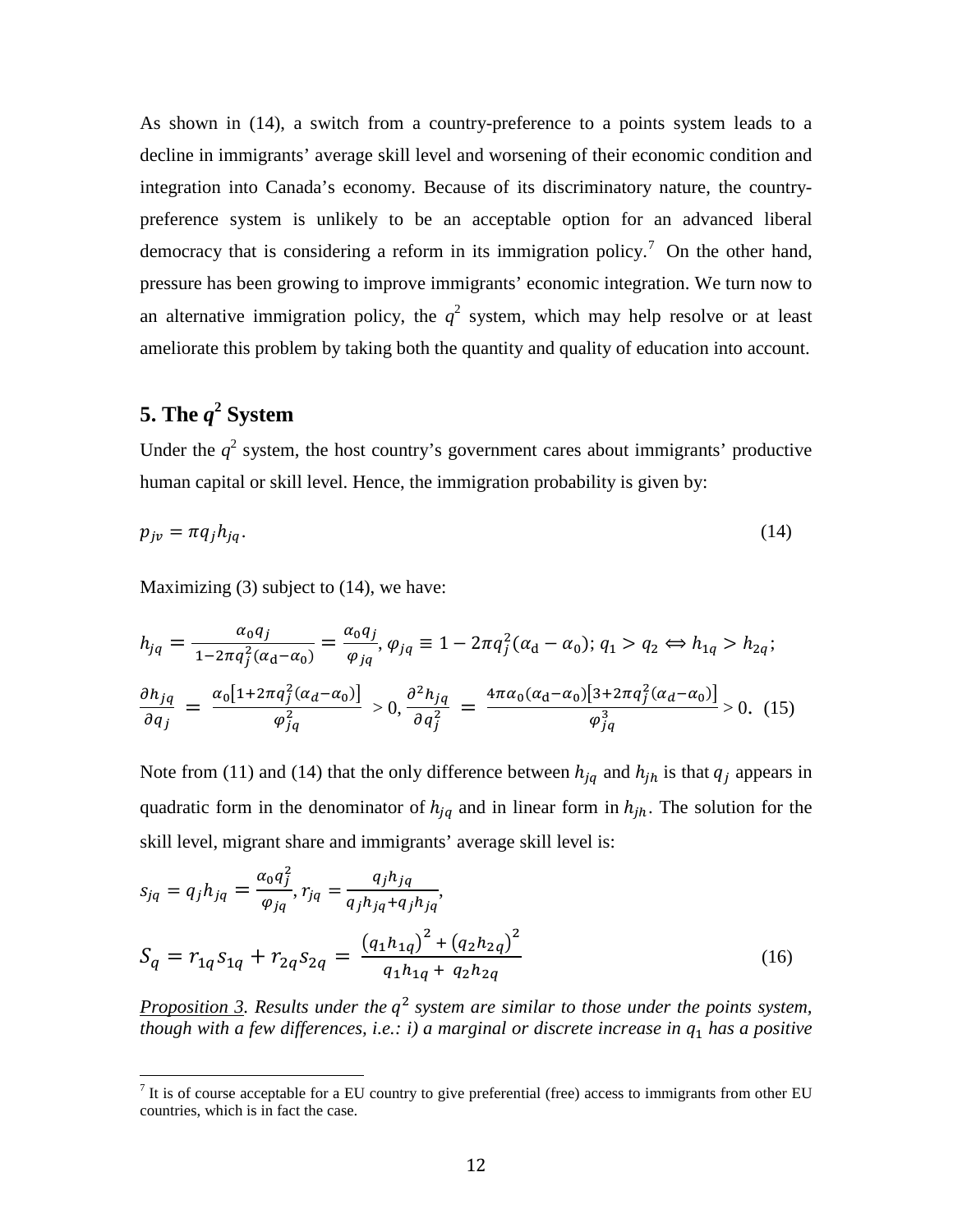*impact on immigrants' average skill level*  $S_q$  that is larger than the positive impact on  $S_h$ ; *ii) a marginal increase in*  $q_2$  *has an ambiguous impact on*  $S_q$ ; *iii) a discrete increase from*  $q_2$  *to, say,*  $q_3$ *, has an ambiguous impact on*  $S_q$  *if*  $q_2 < q_3 < q_1$  *and has a positive impact if*  $q_3 \geq q_1$ *, and these impacts are larger for*  $S_q$  *than for*  $S_h$ *; iv) the latter implies that the increase from*  $q_2$  *to*  $q_3$  *is more likely to have a positive impact on*  $S_q$  *than on*  $S_h$ *, i.e., the range of*  $q_3$ -values for which the *impact on immigrants' average skill level is negative is smaller under the q*<sup>2</sup> *system than under the points system.* 

### **6. Comparing the Immigration Policies**

In this section, we compare the three immigration policies. Section 6.1 compares the points and  $q^2$  systems and Section 6.2 compares the  $q^2$  and country-preference systems.

## 6.1. Points vs.  $q^2$  System

For any level of human capital  $h_i$ , the immigration probability under the points system is  $\pi h_j$  while the average probability under the  $q^2$  system is  $\pi h_j \left( \frac{q_1 + q_2}{2} \right)$ . To keep the average immigration probability unchanged when comparing the points and vetting systems, assume  $\frac{q_1+q_2}{2} = 1$ . Then, one can write  $q_1 = 1 + \beta$  and  $q_2 = 1 - \beta$ , with  $\beta =$  $q_1 1 = \frac{1}{2}(q_1 - q_2)$ . Thus,  $p_{1q} = \pi_1 h_{1q} = \pi(1 + \beta)h_{1q}$ ,  $p_{2q} = \pi_2 h_{2q} = \pi(1 - \beta)h_{2q}$ , and we have:

$$
h_{1q} = \frac{\alpha_0 (1+\beta)}{1 - 2\pi (1+\beta)^2 (\alpha_d - \alpha_0)} = \frac{\alpha_0 (1+\beta)}{\varphi_{1q}}, h_{2q} = \frac{\alpha_0 (1-\beta)}{1 - 2\pi (1-\beta)^2 (\alpha_d - \alpha_0)} = \frac{\alpha_0 (1-\beta)}{\varphi_{2q}}, (16a)
$$

and from (6), we have:

$$
h_{1h} = \frac{\alpha_0 (1+\beta)}{1 - 2\pi (1+\beta)(\alpha_d - \alpha_0)} = \frac{\alpha_0 (1+\beta)}{\varphi_{1h}}, h_{2h} = \frac{\alpha_0 (1-\beta)}{1 - 2\pi (1-\beta)(\alpha_d - \alpha_0)} = \frac{\alpha_0 (1-\beta)}{\varphi_{2h}}.
$$
 (16b)

The only difference between the solutions for human capital in (16a) and (16b) is that the quality of education in the denominator is squared under the  $q^2$  system (16a) and linear under the points system (16b). Consequently, we have:

$$
\varphi_{1q} < \varphi_{1h} \Rightarrow h_{1q} > h_{1h} \Rightarrow s_{1q} = (1 + \beta)h_{1q} > s_{1h} = (1 + \beta)h_{1h};
$$
\n
$$
\varphi_{2q} > \varphi_{2h} \Rightarrow h_{2q} < h_{2h} \Rightarrow s_{2q} = (1 - \beta)h_{2q} < s_{2h} = (1 - \beta)h_{2h}.\tag{17}
$$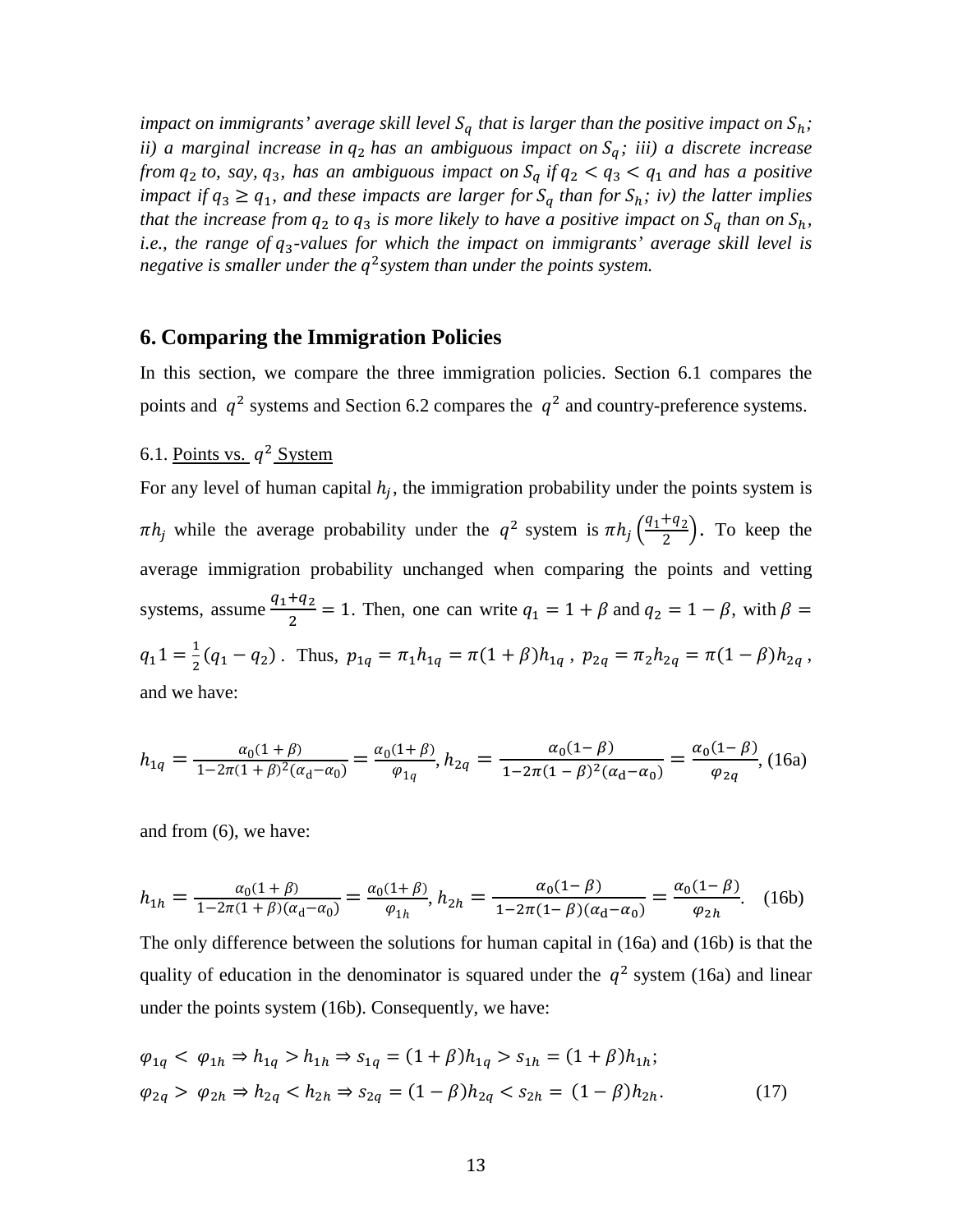We show below that the simple average of both the human capital level and the skill level is higher under the  $q^2$  system than under the points system, and then show that the same holds for immigrants' (weighted) average skill level  $(S_q > S_h)$ , i.e., we show that:

$$
Z_h \equiv \left(h_{1q} + h_{2q}\right) - \left(h_{1h} + h_{2h}\right) = 2\pi\beta\alpha_0(\alpha_d - \alpha_0) \left[\frac{(1+\beta)^2}{\varphi_{1q}\varphi_{1h}} - \frac{(1-\beta)^2}{\varphi_{2q}\varphi_{2h}}\right] > 0, \quad (18a)
$$

$$
Z_s \equiv (s_{1q} + s_{2q}) - (s_{1h} + s_{2h}) = 2\pi \beta \alpha_0 (\alpha_d - \alpha_0) \left[ \frac{(1+\beta)^3}{\varphi_{1q}\varphi_{1h}} - \frac{(1-\beta)^3}{\varphi_{2q}\varphi_{2h}} \right] > 0, \quad (18b)
$$

$$
S_q = r_{1q} s_{1q} + r_{2q} s_{2q} > S_h = r_{1h} s_{1h} + r_{2h} s_{2h}.
$$
 (18c)

Since  $\varphi_{1q} < \varphi_{2q}$  and  $\varphi_{1h} < \varphi_{2h}$ , it follows that  $\varphi_{1q}\varphi_{1h} < \varphi_{2q}\varphi_{2h}$ , which is a sufficient condition for  $Z_h > 0$  and  $Z_s > 0$ , i.e., the simple average human capital and skill levels are higher under the  $q^2$  than under the points system. Since  $h_{1q} > h_{1h}$ , it follows that  $s_{1q} > s_{1h}$  and  $p_{1q} > p_{1h}$ . Thus,  $r_{1q} > r_{1h}$ , i.e., the skill level and the share of immigrants from the country where education quality is high (low) are both higher (lower) under the  $q^2$  than under the points system. It follows therefore that  $S_q > S_h$ , which is not an unexpected outcome.

It is easily shown that  $h_{1q}$ ,  $h_{1h}$ ,  $h_{1q} - h_{1h}$ ,  $S_q$ ,  $S_h$ ,  $S_q - S_h$  and  $S_q/S_h$  increase with parameters  $\pi$ ,  $\alpha_0$ ,  $(\alpha_d - \alpha_0)$  and  $\beta$ .

Thus, we have:

*Proposition 3:* A *switch from a points system to a*  $q^2$  *system results in <i>i*) a higher *average skill level for destination country's immigrants; ii) a higher level of human capital in Country 1; and iii) a lower level of human capital in Country 2. [8](#page-14-0)* 

# 6.2. The *q* <sup>2</sup> vs. Country-preference System

<span id="page-16-0"></span><sup>&</sup>lt;sup>8</sup> Note that the gain for Country 1 and loss for Country 2 are both ex-ante, i.e., they are expected changes before individuals find out whether or not they are selected as migrants. And though their choice is optimal in an ex-ante sense, ex post all those in Country 1 who are not selected lose in the sense that, given the fact that they were not selected, they would have been better off if they had not have increased their investment in education. Those in Country 2 who are not selected unambiguously benefit in an ex-post sense from their smaller investment in education. This holds unambiguously in the absence of positive externalities from education, though not necessarily under positive externalities.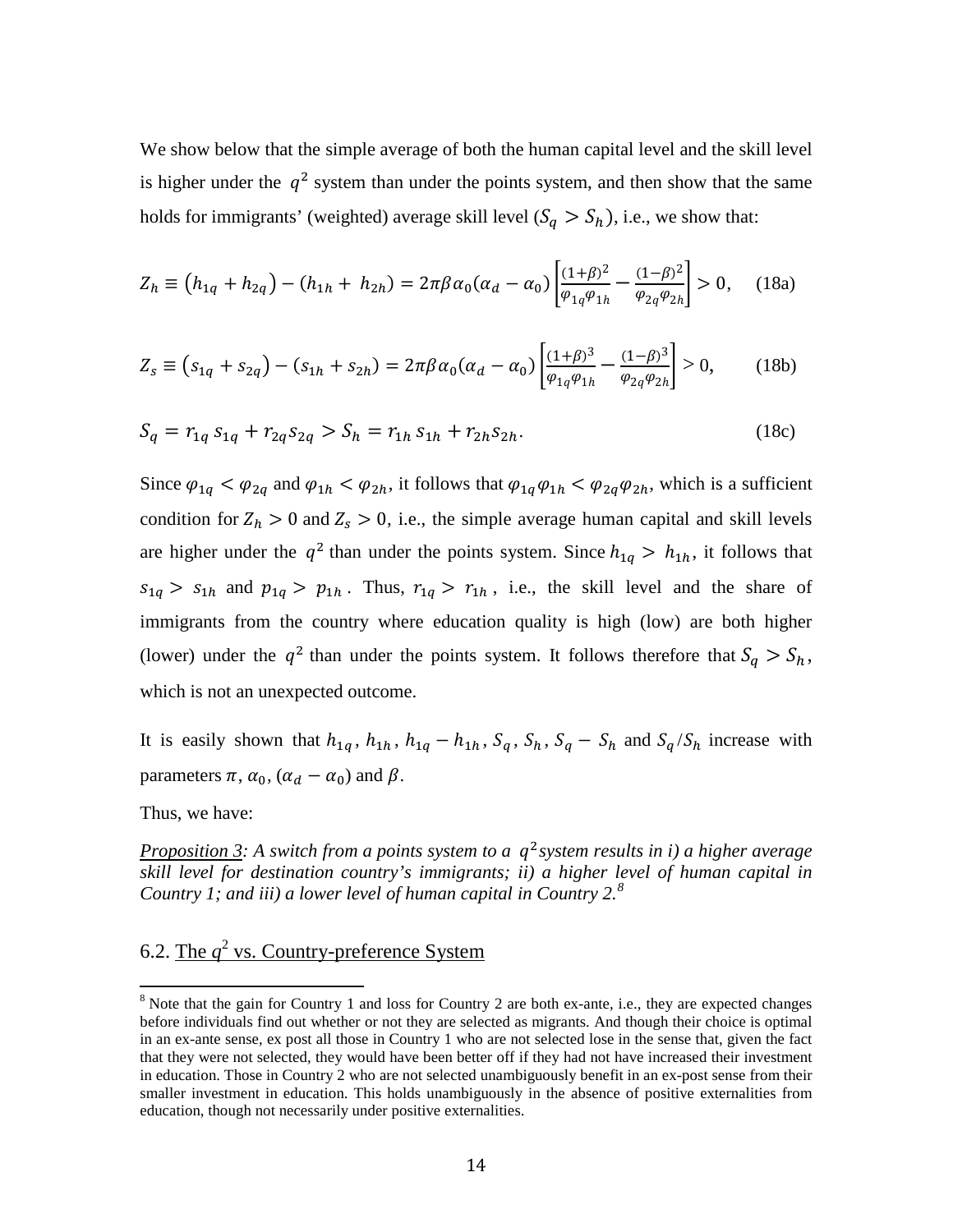The level of human capital under the country-preference system is given by equation (11). With the quality of education  $q_1 = 1 + \beta$  and  $q_2 = 1 - \beta$ , we have:

$$
h_{1p} = \frac{\alpha_0(1+\beta)}{1-2\pi(1+\gamma)(1+\beta)(\alpha_d-\alpha_0)}, \quad h_{2p} = \frac{\alpha_0(1-\beta)}{1-2\pi(1-\gamma)(1-\beta)(\alpha_d-\alpha_0)}.\tag{19}
$$

Comparing (19) with (16a), it is clear that  $\beta \geq \gamma \Leftrightarrow h_{1q} \geq h_{1p} \Leftrightarrow S_q \geq S_p$ . This holds even though  $h_{2q} \leq h_{2p}$ , because differences in human capital between the two systems are larger for Country 1 than for Country 2 (in absolute value).

Thus, we have:

*Proposition 4: Immigrants' average productive human capital or skill level under the*  $q^2$ *system is higher (equal) (smaller) than under the country-preference system if and only if educational quality in Country 1 relative to that of Country 2 is higher (equal) (smaller) than the degree of discrimination in favor of Country 1 relative to Country 2, i.e.,*  $S_q \geq$  $S_p \Leftrightarrow \beta \geq \gamma$ .

### **7. Conclusion**

Up to 1967, Canada's immigration policy consisted of a country-preference system. The policy changed to the points system under the 1967 policy reform. The latter provides points for applicants' education level or quantity though not for educational quality. This paper considered the points and country-preference systems, as well as the  $q^2$  system (that takes both the quantity and quality of education into account), focusing on the policies' impact on immigrants' average productive human capital or skill level  $S_x$  (for policy *x*) as well as on the level of human capital in immigrants' source countries.

The paper showed, among others, that i)  $S_x$  is greater under the  $q^2$  system than under the points system  $(S_q > S_h)$ ; ii) it is greater under the country-preference system than under the points system  $(S_p > S_h)$ ; iii) with quality of education higher in Country 1 than in Country 2, whether  $S_x$  is greater under the  $q^2$  system or the country-preference system is ambiguous a priori:  $S_q > \langle \langle \rangle \rangle$  if the quality of education in Country 1 relative to Country 2 is greater (smaller) than the degree of preference for Country 1 relative to Country 2; and iv) a switch from a points system to a  $q^2$  system results in a net brain gain in Country 1 and a net brain drain in Country 2.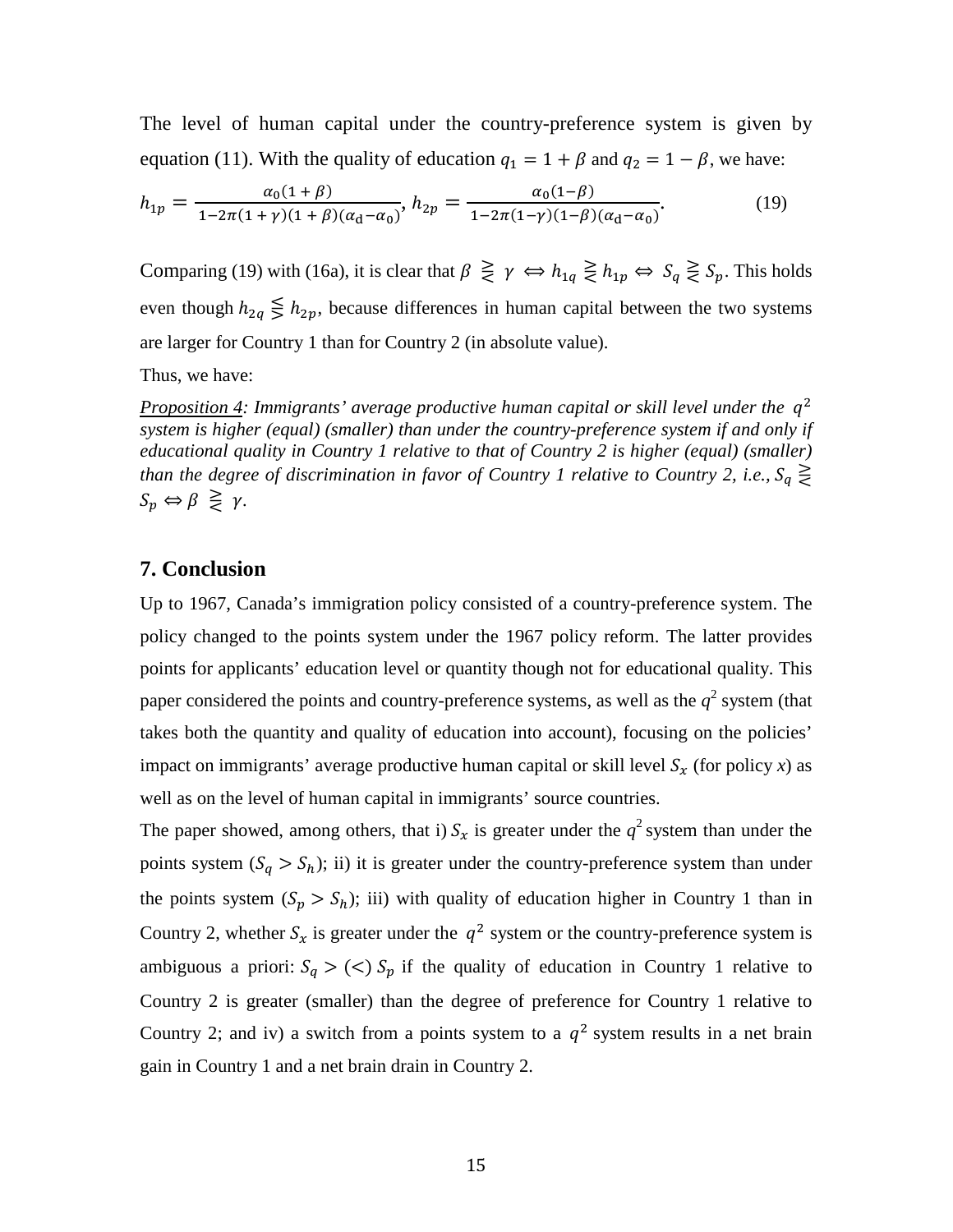#### References

Aydemir, Abdurrahman, 2011, "Immigrant Selection and Short-Term Labor Market Outcomes by Visa Category," *Journal of Population Economics* 24(2): 451-475.

Beine, Michel, Frédéric Docquier and Hillel Rapoport (2008), "Brain Drain and Human Capital Formation in Developing Countries: Winners and Losers." *Economic Journal* 118: 631-52.

Boeri, Tito, Herbert Brücker, Frédéric Docquier and Hillel Rapoport. 2012. *[Brain Drain](http://books.google.com/books?hl=en&lr=&id=3fxFK6ZpE40C&oi=fnd&pg=PP2&dq=info:LlGQAE33t5EJ:scholar.google.com&ots=jLMqKbSuAv&sig=nw5dj9B_njRkuzetvPkkcRxdDTM)  [and Brain Gain: The Global Competition to Attract High-skilled Migrants.](http://books.google.com/books?hl=en&lr=&id=3fxFK6ZpE40C&oi=fnd&pg=PP2&dq=info:LlGQAE33t5EJ:scholar.google.com&ots=jLMqKbSuAv&sig=nw5dj9B_njRkuzetvPkkcRxdDTM)* London: Oxford University Press

[Clifton,](http://www.tandfonline.com/action/doSearch?action=runSearch&type=advanced&searchType=journal&result=true&prevSearch=%2Bauthorsfield%3A%28Clifton%2C+J%29) Jonathan. 2010. "Fragmented Citizenship: Canadian Immigration Policy and Low-Skilled Portuguese Workers in Toronto." *Journal of Immigrant and Refugee Studies* [8](http://www.tandfonline.com/loi/wimm20?open=8#vol_8) (4): 409-30.

Commander, Simon, M. Kangasniemi and L. Alan Winters. 2004. "The Brain Drain: Curse or Boon? A Survey of the Literature," in R.E. Baldwin and L.A. Winters (eds.). *Challenges to Globalization: Analyzing the Economics*, Chicago and London: University of Chicago Press.

Coulombe, Serge, Gilles Grenier and Serge Nadeau, 2012. ["Human Capital Quality and](http://ideas.repec.org/p/ott/wpaper/1212e.html)  [the Immigrant Wage Gap,](http://ideas.repec.org/p/ott/wpaper/1212e.html)" [Working Papers](http://ideas.repec.org/s/ott/wpaper.html) 1212E, Department of Economics, University of Ottawa.

Docquier, Frédéric, Hillel Rapoport and Ayesegui Kayaoglu. 2011, "Managing Education Policy in High Brain-Drain Countries" Paper presented at the *Fourth International Migration and Development Conference*, Paris (June).

Green, Alan G. and David A. Green. 1995. "Canadian immigration policy: the effectiveness of the point system and other instruments." *Canadian Journal of Economics* 28 (4b): 1006 - 1041 (November).

Hinte, Holge, Ulf Rinne and Klaus F. Zimmermann. 2011. "A Points System for Demand-Oriented Control of Immigration to Germany." *IZA Research Report* No. 35

Lucas, Robert E., Jr. 1988. "On the Mechanics of Economic Development." *Journal of Monetary Economics* 22: 3 – 42 .

McHale, John and Keith Rogers. 2009. ["Selecting Economic Immigrants: A Statistical](http://ideas.repec.org/p/nig/wpaper/0145.html)  [Approach,](http://ideas.repec.org/p/nig/wpaper/0145.html)" Department of Economics Working Papers, No. 0145, National University of Ireland, Galway.

Mountford, Andrew. 1997. "Can a brain drain be good for growth in the source economy?" *Journal of Development Economics* 53: 287-303.

Phythian, David Walters and Paul Anisef. 2009. "Entry Class and the Early Employment Experience of Immigrants in Canada." *Canadian Studies in Population*, Vol. 36 (3-4): 363-382 (Fall/Winter)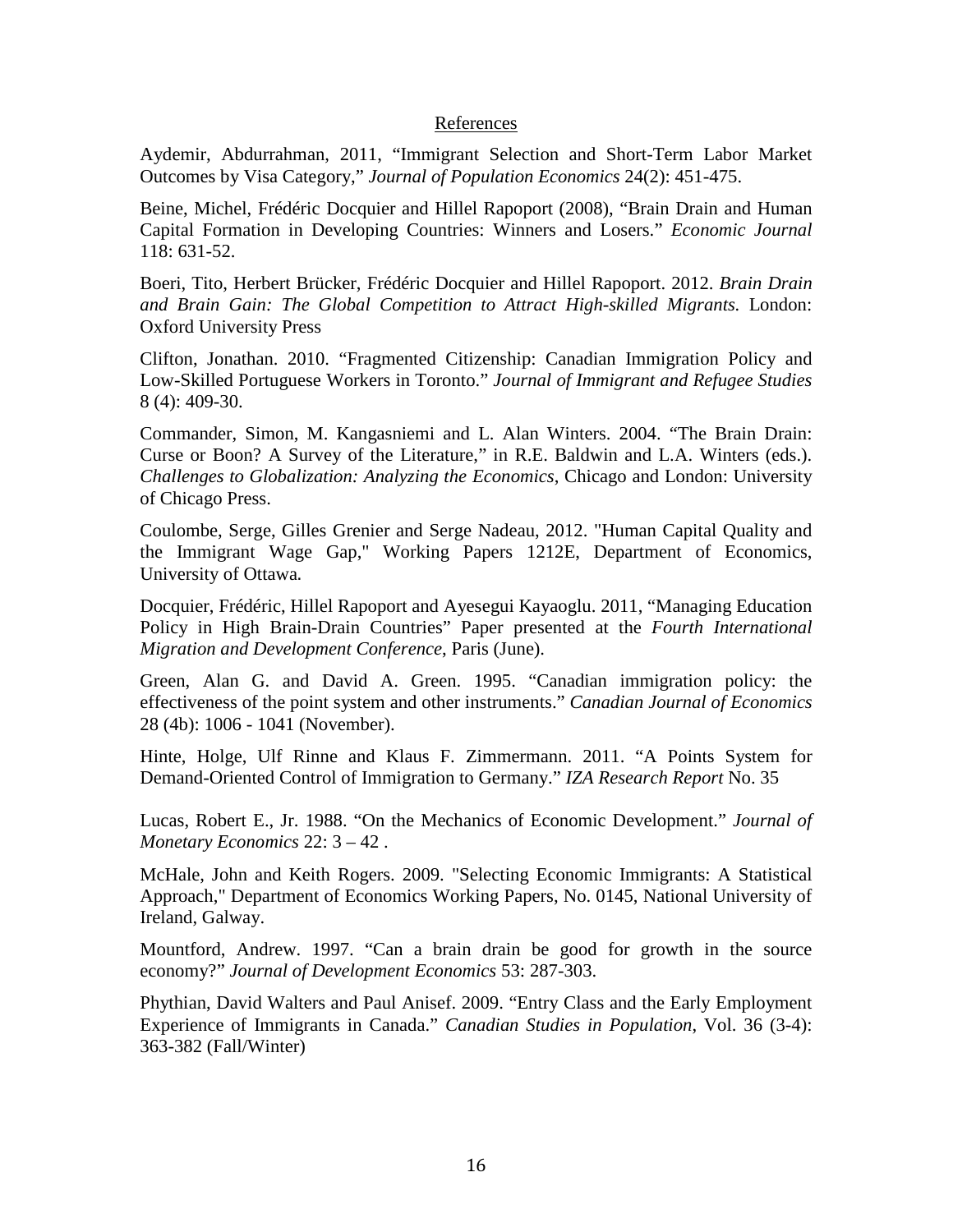Schiff, Maurice. 2006. "Brain Gain: Claims about its Size and Impact on Welfare and Growth Have Been Greatly Exaggerated." In C. Ozden and M. Schiff (eds.) *International Migration, Remittances, and the Brain Drain.* Palgrave MacMillan and World Bank.

Statistics Canada. 2001. "Immigrants' labour force rates, by immigration category." Ottawa.

\_\_\_\_\_\_\_\_. 2003. *The rise in low-income rates among immigrants in Canada*. Analytical Studies Branch research paper series (June), Ottawa

\_\_\_\_\_\_\_\_. 2007. "Chronic Low Income and Low-Income Dynamics Among Recent Immigrants" (January), Ottawa

Wall Street Journal, 2013 (August 31), "Canada Seeks Immigrants Who Fit Better. Ottawa Screens Applicants for English, French Fluency and "Adaptability" "

### Appendix 1: Canada's Points System

The points system is used in Australia, Canada, Denmark, Hong Kong, New Zealand, Singapore, and in the UK (Tier 2) and points provided increase with the level of education.

In the case of Canada, the points obtained for various degrees and years of education are provided below (in bold). Figures in parenthesis are ratios of the minimum years of study needed, divided by the maximum number of years of study (assumed to be 20 years).

-PhD or Master's, AND at least 17 years (.85) of full-time study: **25**

- -Two or more Bachelor level degrees (.75) AND 15+ years of full-time study or three-year diploma, trade certificate or apprenticeship (DTA) AND 15+ years (.75) full-time study: **22**
- -A two-year university degree at the Bachelor's level AND 14+ years (.7) of full-time study or two-year DTA, AND 14+ years (.7) of full-time study: **20**
- -One-year university degree at the Bachelor's level AND 13+ years (.65) of full-time study or one-year DTA, AND 13+ years (.65) full-time study: **15**

-A 1-year DTA, AND 12+ years (.6) of full-time study: **12**

-Completed secondary school, assumed to require 12 years (.6) of full-time study: **5** -Less than completed secondary school (taken to be < 12 years): **0** 

In order to obtain any points under Canada's points system, individuals must have a minimum, denoted by  $h_M$ , of 12 years of education (60% of the maximum level of 20 years). Thus,  $h_M = .6$  and the immigration probability is  $p_i = 0$  for  $h_i < .6$  and  $p_i(h_i) >$  $0, p'_i > 0$ , for  $h_i \ge h_M$ .

### Appendix 2. Solution Under Discontinuity

As mentioned in Section 2, Canada's points system requires a high-school degree, denoted by  $h_M$ , as a minimum level of education. This creates a discontinuity in the